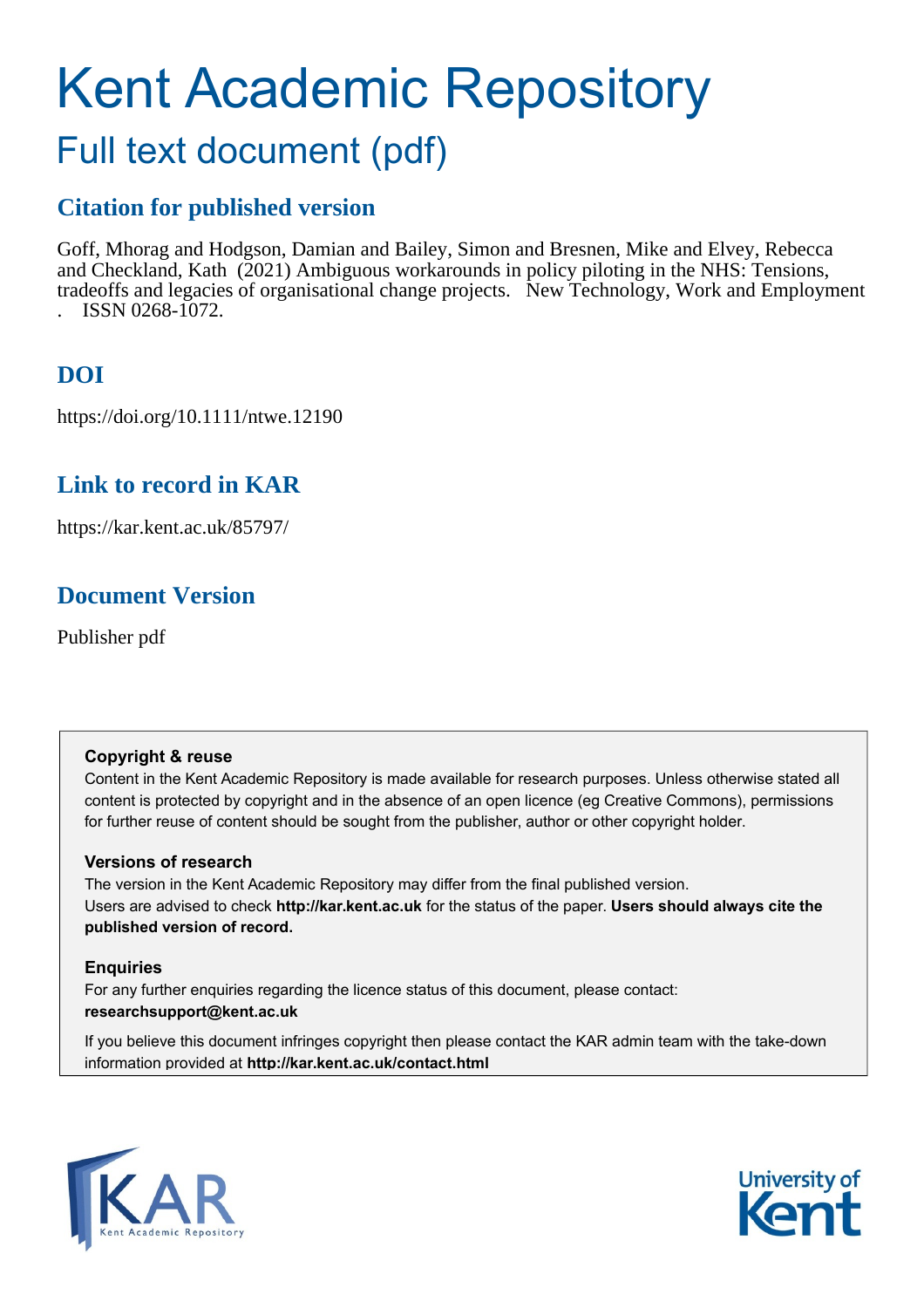#### **ORIGINAL ARTICLE**

# **Ambiguous workarounds in policy piloting in the NHS: Tensions, trade-offs and legacies of organisational change projects**

**Mhorag Goff PhD, MSc, MA, Research Associate<sup>[1](https://orcid.org/0000-0003-4936-2881)</sup> • | Damian Hodgson PhD, MA, BA(Hons), Professor<sup>2</sup>** | **Simon Bailey PhD, MA, BSc, Research Fellow<sup>3</sup> • | Michael Bresnen PhD, BA(Hons), Professor<sup>4</sup><sup> |</sup> Rebecca Elvey PhD, MA(Econ), BA, Research Fellow[5](https://orcid.org/0000-0003-3754-4979)** | **Katherine Checkland MBBS, BMedSci, MRCGP, PhD, MA(Econ), Professor[5](https://orcid.org/0000-0002-9961-5317)**

<sup>1</sup>Institute for Health Policy and Organisation, University of Manchester, Manchester, UK

2 Sheffield University Management School, Sheffield, UK

<sup>3</sup> Centre for Health Services Studies, University of Kent, Kent, UK

4 Department of People and Performance, Manchester Metropolitan University, Manchester, UK

5 Centre for Primary Care, University of Manchester, Manchester, UK

#### **Correspondence**

Mhorag Goff, Institute for Health Policy and Organisation, University of Manchester, Manchester, UK. Email:

#### **Funding information**

National Institute for Health Research Collaboration for Leadership in Applied Health Research and Care (NIHR CLAHRC) Greater Manchester

#### **Abstract**

Pilot projects are increasingly used as a mechanism to enact organisational change, particularly government policy. Information technology's centrality to organisations often makes it key to the introduction of new processes. However, it can give rise to workarounds as employees circumvent impediments it presents by rejecting its prescribed use. Workarounds tend to be conceptualised dichotomously, as either 'good' problem solving, or 'bad' subversion of the technology. In pilot projects, workarounds are more ambiguous because those that support projects' successful completion in the short-term may undermine day to day operations longer term. We draw on interview data from a policy pilot in general practice in the National Health Service in England aimed at extending access to care. We problematise the dichotomous conceptualisation of workarounds, finding they can be

The paper explores workarounds within a policy pilot project of information technology-oriented organisational change in health care using interview data from an empirical case study in the English National Health Service.

This is an open access article under the terms of the [Creative Commons Attribution](http://creativecommons.org/licenses/by/4.0/) License, which permits use, distribution and reproduction in any medium, provided the original work is properly cited.

© 2021 The Authors. *New Technology, Work and Employment* published by Brian Towers (BRITOW) and John Wiley & Sons Ltd.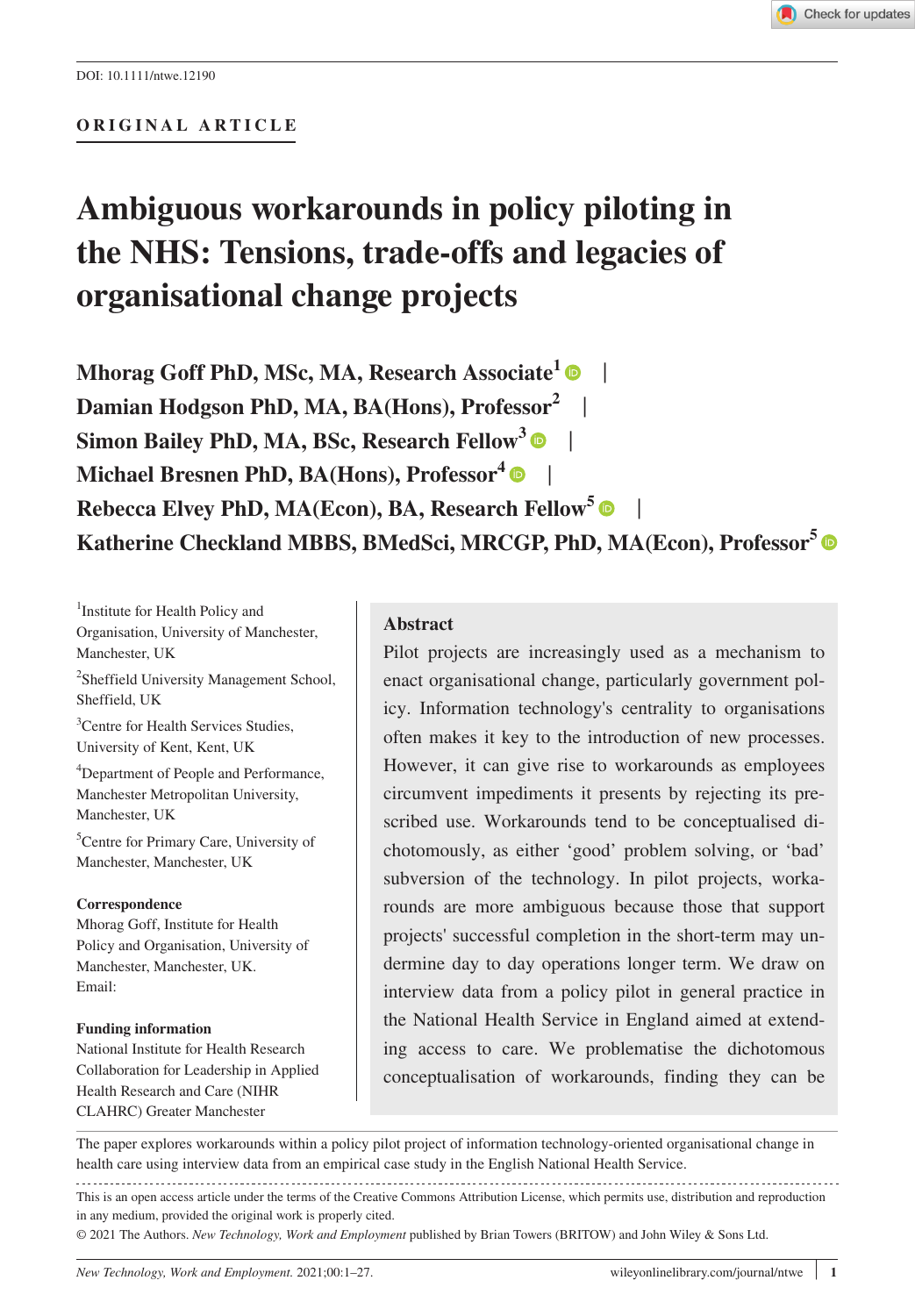simultaneously supportive and undermining of policy pilots. Workarounds thereby become political, as employees are required to trade-off consequences for themselves and the wider organisation.

#### **KEYWORDS**

health care, information technology, organisational change, policy pilots, projects, workarounds

#### **INTRODUCTION**

Many contemporary organisational change projects hinge on IT as an enabler of change, and it is within this context that the issue of workarounds arises. Workarounds have been defined as technology non-use, finding other ways to achieve work without using the technology, or use of technology other than as intended (Gasser, 1986). In certain literatures on organisational change, workarounds have long been problematised because they can undermine the intended benefits of change projects (Debono *et al*., 2010). In others, however, they are celebrated as examples of skillful and heroic improvisation (Dupret, 2017). Workarounds can be considered akin to the hidden 'materialisation work' required to make information systems, data management and information governance processes workable (Jones, 2019).

Thus, a range of perspectives on workarounds conceptualises them variously as an inevitable aspect of organisations/work or as unethical or risky deviations from formal procedures (Alter, 2014). We argue that this portrayal has shaped a dichotomous understanding of workarounds as either 'good' or 'bad' that we frame as characterising the 'ambiguity' of workarounds. This ambiguity of workarounds in relation to organisational change, and to projects in particular, as a ubiquitous mechanism of organisational change, has been under-explored. This article aims to address this by developing insights into the role of workarounds in pilot projects as an instance of organisational change, grounded in an empirical case study of a UK policy pilot in primary health care in the NHS (Bailey *et al*., 2017; Elvey *et al*., 2018). By exploring how ambiguous workarounds intersect with pilot projects, we aim to contribute to theory on workarounds, and secondly to understand the implications of workarounds for organisations and for the workforce and during and after organisational change projects and pilots. The article addresses the question: how do workarounds influence the role of pilot projects in bringing about organisational change?

Policy pilots act as an initiation phase for government-led innovation in public services, often involving significant organisational change. They incorporate opportunities to explore alternative ways of achieving policy aims, entailing openness to policy formulation, testing and adjustment (Mulgan and Albury, 2003). Policy pilots may have one or more goals, including experimentation, early adopter implementation, learning about 'what works', or demonstration of proof of concept (Ettelt *et al*., 2015). As such they involve multiple, often overlapping and ambiguous purposes which are frequently not made explicit (Ettelt *et al*., 2015), or which emerge through individual pilot projects (Bailey *et al*., 2017, 2019). Policy pilots tend to involve disruption of established arrangements in organisations and enable a break with what are seen as problematic ways of working, to provide opportunities to reconfigure work practices in novel and more effective ways (Arnold, 2015). This experimental dimension has led to a conception of pilots as a form of open or participatory policymaking; offering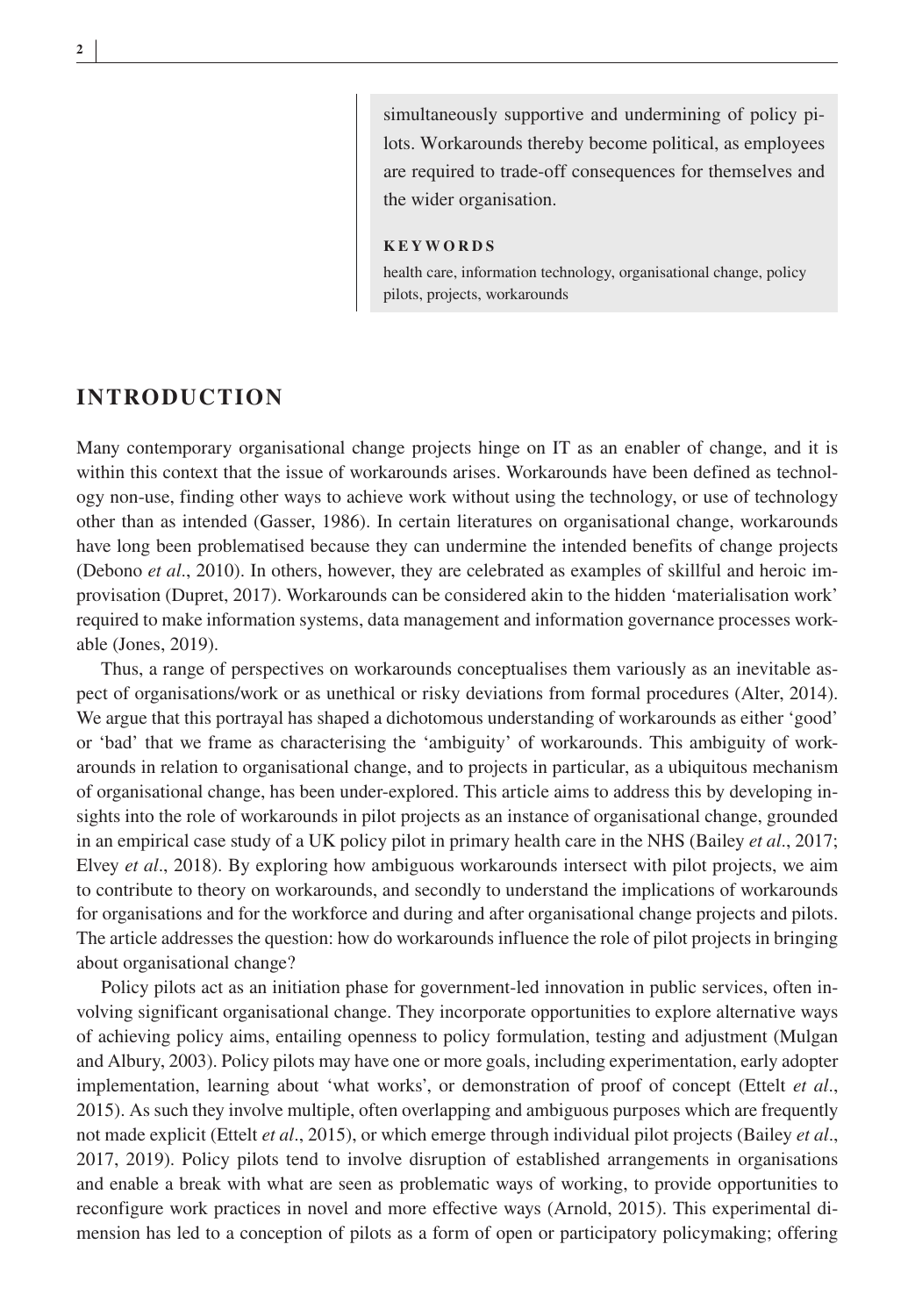empowerment to individuals working within local services who can bring their own ideas for practice to bear upon emergent policy problems (Ettelt *et al*., 2015; Bailey *et al*., 2017). At the same time, their equivocality leaves scope for the use of pilots as political devices that provide evidence and legitimacy for a pre-determined approach by demonstrating 'success' and constraining experimentation and potential for adjustment (Arnold, 2015; Ettelt *et al*., 2015; Nair and Howlett, 2016; Bailey *et al*., 2019), while rhetorically suggesting otherwise (Nair and Howlett, 2016).

The larger study from which this analysis is drawn explored the role of local actors in creating policy, providing the backdrop to this article's focus on the ways in which frontline staff enable or undermine the policy pilot through the use of workarounds.

The policy objective in this study was to extend patients' access to health care, which required the implementation of digital data sharing between healthcare organisations to enable the trialing of different modes of inter-organisational working that might support the objective. This was far from straightforward in practice because collaborating organisations have distinct local technology-related work practices and use differing IT systems that lack interoperability. This therefore positioned the pilot as hinging on technological change that entailed negotiating solutions to disparate technical platforms, capabilities and practices in order to be able to share data. By attending to what might be the simultaneously enabling and detrimental effects of workarounds on policy pilots, we are able to examine wider tensions within the politics of change projects between autonomy, empowerment and risk for frontline workers. Additionally, our argument draws attention to the recursive influence of the informal and emergent nature of decisions made within pilots upon the longer-term functioning of the systems in which they are embedded. We start by introducing the ongoing debate about workarounds and how they are conceptualised as either constructive, reflecting bounded rationality in planning and the complexity of work arrangements; or risky and problematic, reflecting critical technology work design failings.

We then present the details of the policy pilot and the methods used in the study before presenting empirical findings in relation to workarounds. We begin with a thematic analysis of workarounds conceptualised positively, as supportive of the pilot, or conceptualised negatively, as undermining the pilot. We then go on to consider what workarounds conceptualised in this way mean for the workforce and for organisations in organisational change, acknowledging tensions between short and long-term objectives and multiple goals.

We conclude that workarounds are both a necessary part of pilot projects and sources of risk, not only in terms of good governance and safety but also in relation to the sustainability of changed practices for the organisation and their consequences for workers. This article offers a contribution by proposing a nuanced understanding of the relationship between workarounds and pilot projects, and in producing a political theorisation of workarounds that is sensitive to interplay of their temporal dimensions. More specifically, this article builds on theory about projectification and policy pilots by theorising the implications of workarounds in pilot projects for frontline workers.

#### **IT, workarounds and organisational change**

Pilot projects have become a widespread mechanism for testing and rolling out organisational change such as policy interventions (Mulgan and Albury, 2003). Given the centrality of IT in contemporary organisations, such pilots also necessarily involve IT-led change. In turn, IT-led change/implementations have long been associated with workarounds (Gasser, 1986; Ferneley and Sobreperez, 2006; Safadi and Faraj, 2010, Davison *et al*., 2019).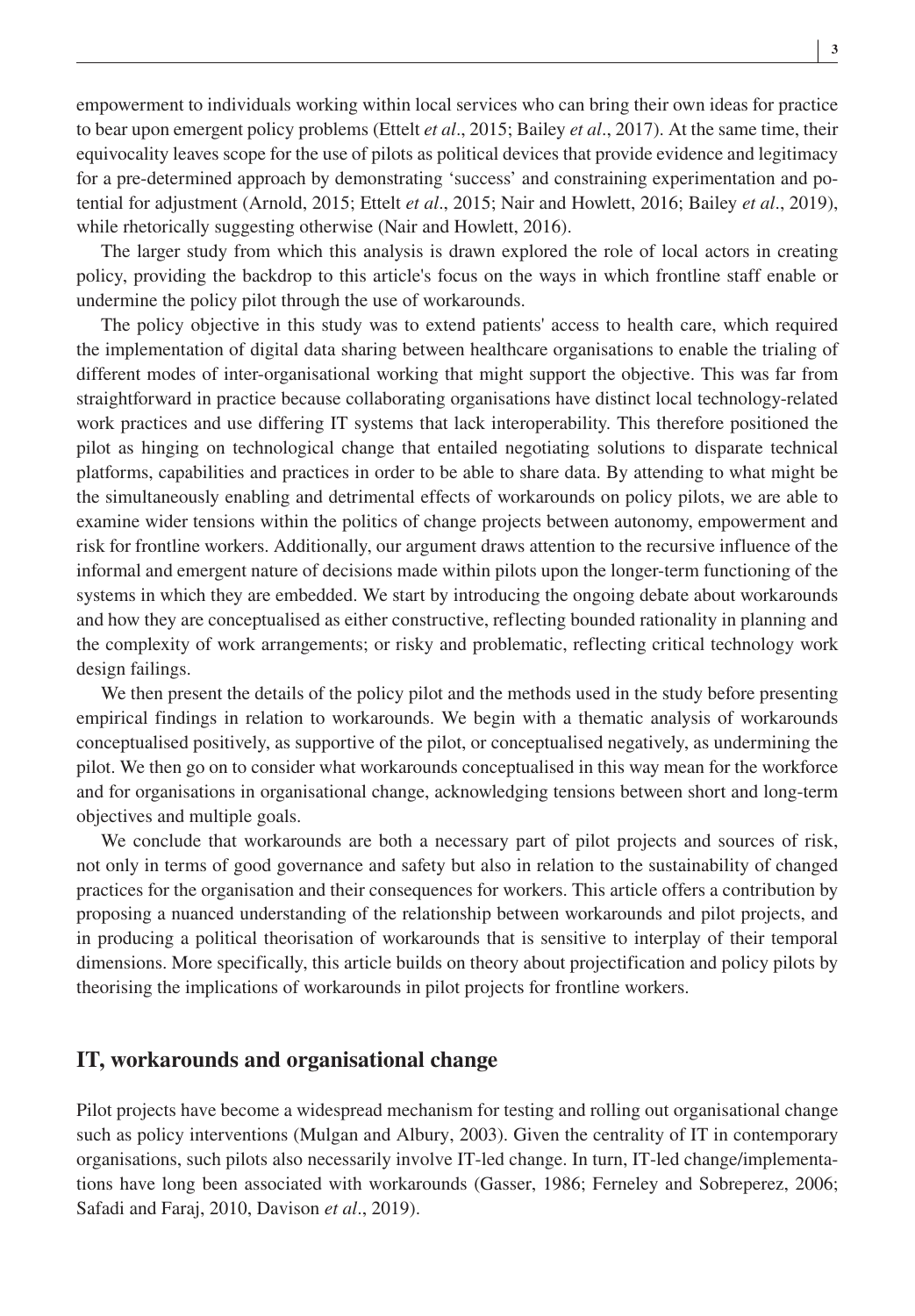In particular, workarounds draw attention to the embedding of assumptions about users' work practices within the design of systems. Technology designed without sufficient involvement of users tends to reflect formal understandings of work practices that can be significantly out of step with the (informal) realities of how work is done (Petrakaki and Kornelakis, 2016). Understanding how and why workarounds of information systems arise is important in order to create a better fit between systems and work practices (Blijleven *et al*., 2017).

Gasser (1986) defines a workaround as technology non-use, finding other ways to achieve work without using the technology, or use of technology other than as intended. Others define workarounds as alternative work strategies to circumvent blocks or impediments presented by new technologies (Koopman and Hoffman, 2003; Halbesleben *et al*., 2008). Kobayashi *et al*. (2005) propose the notion of workarounds as informal practices that deviate from standard workflow, introducing a normative dimension to the discussion of workarounds that reflects user-resistance and rejection of new technologies (Boonstra *et al*., 2004; Ferneley and Sobreperez, 2006; Davison *et al*., 2019). This occurs particularly where 'off the shelf' and otherwise standardised systems that formalise certain modes of working are at odds with fluid, messy and informal work practices (Petrides *et al*., 2004; Petrakaki and Kornelakis, 2016; Al-Masslawi *et al*., 2017). Workarounds can be framed as a creative local response to the failure of standardised information systems to meet local information needs (Petrides *et al*., 2004; Petrakaki and Kornelakis, 2016; Al-Masslawi *et al*., 2017). The notion of workarounds therefore presumes an infrastructure of organisational rules, practices and norms that are worked around by employees (Alter, 2014).

A number of descriptions of workarounds in the literature allude to their temporary nature (Kobayashi *et al*., 2005; Morrison, 2015). Nonetheless, the temporal dimensions of workarounds remain largely unexplored, and few studies consider their longer-term impact on work, workers and organisations. An exception is Morrison's (2015) study, which notes that the use of workarounds as short-term responses to increased workload at the manufacturing front line has long-term consequences in terms of establishing and perpetuating resource shortages. In this respect, workarounds may carry a hidden cost if they go beyond being temporary responses to become crystallised and ingrained, when they can generate new problems, for example by producing new information silos (Petrides *et al*., 2004; Davison *et al*., 2019).

The inherent informality of workarounds makes them invisible practices (Star and Strauss, 1999), such that they permit impediments to workflow to be perpetuated by circumventing rather than seeking to resolve them. This can give rise to a reliance on workarounds in which users routinely circumvent official processes (Debono *et al*., 2010; Davison *et al*., 2019). Here a gap opens up between the expected outcomes from new policy-led practices (such as better access to care for patients), and the realities, so that evaluations of work may be flawed and inaccurate (Debono *et al*., 2010; Campbell, 2011).

Workarounds become a topic of concern within more functionalist literatures where deviation from prescribed modes of practice with systems is deemed problematic. One way to understand this perspective is through the lens of safety systems. A 'Safety I' view sees organisations as relatively closed, stable and predictable, and therefore able to be made failsafe (Jerak-Zuiderent, 2012; Sujan *et al*., 2016). Within 'high reliability' and safety critical domains, this gives rise to standardisation of systems and practices as a means of controlling or reducing their variability and exerting control to manage risk (Azad and King, 2008; Halbesleben *et al*., 2008). Therefore, workarounds in such settings have been seen as aspects of suboptimal processes that need to be eliminated (Azad and King, 2008; Halbesleben *et al*., 2008). There is an assumption, therefore, within the Safety I perspective that workarounds can and should be avoided through protocolising work. By exercising a high level of control over workers' activities, through highly prescriptive manuals, for example, improvisation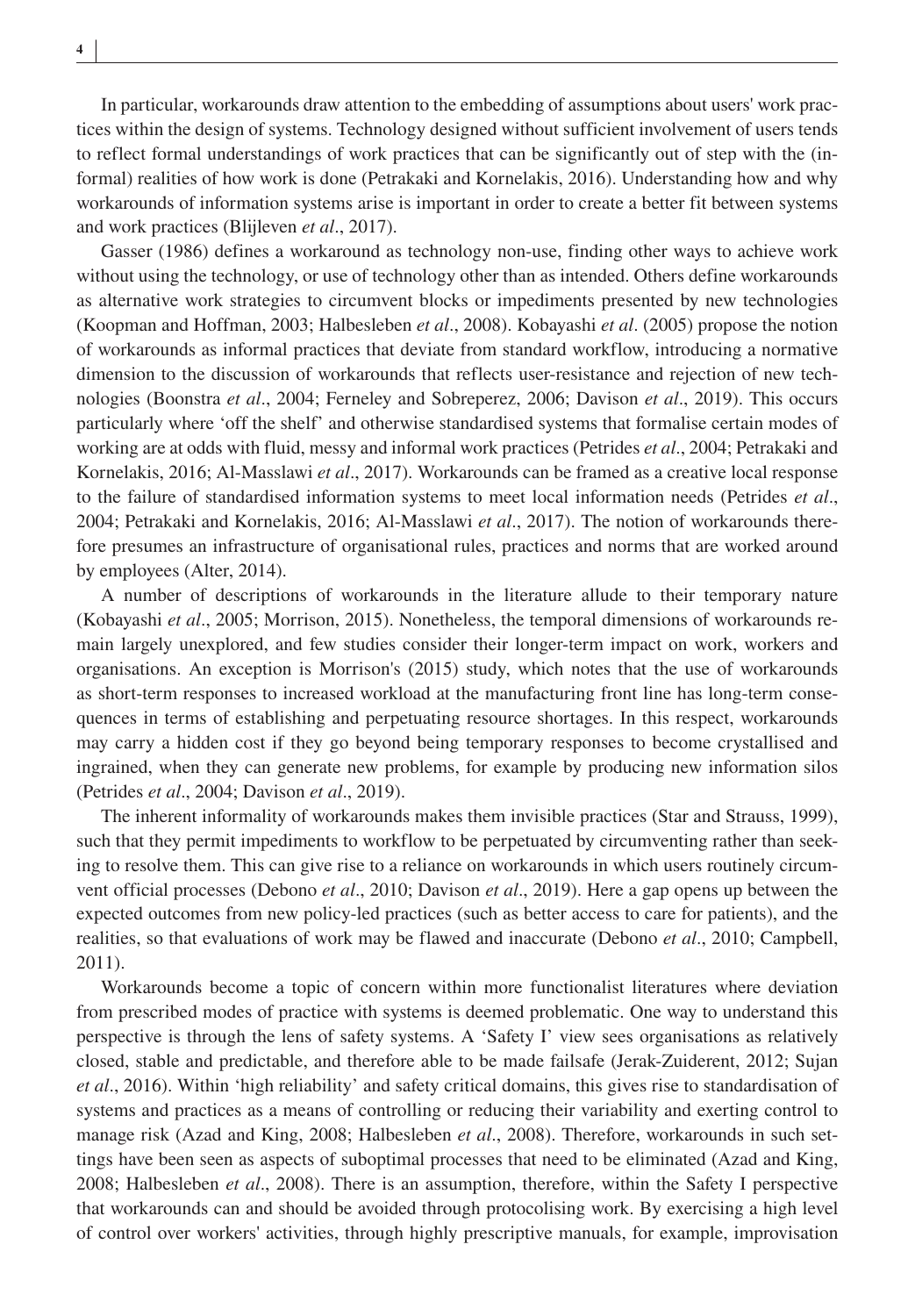is discouraged and a minimum level of performance maintained (Orr, 1996). In health care, where ensuring patient safety dominates the organisation of work, workarounds have typically been seen as potential sources of harm because they bypass standard processes implemented for the purposes of safe care (Spear and Schmidhofer, 2005; Blijleven *et al*., 2017).

Perspectives on safety have shifted over time from a representation of organisations as relatively predictable to one that sees organisations as more changeable. This shift reflects recognition that the orthodox understanding of safety presumes a static and mechanistic organisational environment that is at odds with the fluid and responsive character of much healthcare work (Jerak-Zuiderent, 2012). Again, a safety lens offers an alternative perspective on standardisation and protocols with the 'Safety II' perspective in which the organisational image is dynamic, the environment is complex, and activities are situated and responsive to change. With increased understanding of the value of improvisation in complex and evolving work environments, workarounds become framed more positively in the literature as 'adaptive routines' (Kobayashi *et al*., 2005; Sujan *et al*., 2016), 'coping mechanisms' (Morrison, 2015) and 'inventive solutions' (Petrides *et al.*, 2004) that enable organisations to be responsive to changing internal and external environments. The Safety II perspective therefore positions workarounds as a necessary element of adaptive and dynamic trade-offs that enable safety to be maintained (Sujan *et al*., 2015; de Carvalho *et al*., 2018).

However, this split between Safety I and Safety II perspectives sets up a paradox in relation to the question of how professionals in dynamic organisations are able to act effectively rather than in a haphazard way in response to changing circumstances. The Safety II perspective depends upon the idea that professionals are able to act under unpredictable circumstances precisely because their decisions are underpinned by a body of knowledge that implies a set of stable rules and protocols (Jerak-Zuiderent, 2012). Rather than abstract 'textbook' knowledge, it is the ability of professionals to accurately appraise the context and act appropriately that is of value (Contu and Willmott, 2003).

Contrary to the prevailing assumption that safety is increased by reducing uncertainty and thereby errors, safety protocols can threaten rather than enhance safety under some circumstances if rules are followed slavishly when circumstances call for different actions (Jerak-Zuiderent, 2012; Dupret, 2017). Indeed innovation, which policy pilots seek, calls for the judicious breaking of rules (Mulgan and Albury, 2003).

Organisations may formally co-opt workarounds that help make things work, which may then act as a source of incremental improvement to work processes (Halbesleben *et al*., 2008; Morrison, 2015) and support implementation by highlighting aspects of poor system design (Debono *et al*., 2010). In this respect, workarounds embody employee improvisation and creativity in response to organisational challenges (Petrides *et al*., 2004; Campbell, 2011; Dupret, 2017). Workarounds can enable professionals to balance the requirements of 'sound' work, professional norms, ethics, values and local practices with the requirements of new, technology-led work practices (Dupret, 2017).

Here, then, we have two contrasting views of workarounds. The first sees a workaround as avoidable, disruptive, risky and indicative of suboptimal design and poorly controlled work processes. The other sees a workaround as an inevitable, necessary, skillful response that maintains workflow and mitigates error and failure in contingent circumstances.

Contemporary organisational IT implementations require that IT users not only take it upon themselves to shape technology artefacts 'under the radar', customising them to local work practices and information needs; it also means that users are implicitly expected and indeed required to take on this role, making them active producers of the implemented product (Pollock, 2005; Safadi and Faraj, 2010; Davison *et al*., 2019). Workarounds can be seen as one such form of essential local configuration work. The shifting of configuration work onto organisations and users as a means of more effectively tailoring systems to local circumstances (Safadi and Faraj, 2010) reflects broader social trends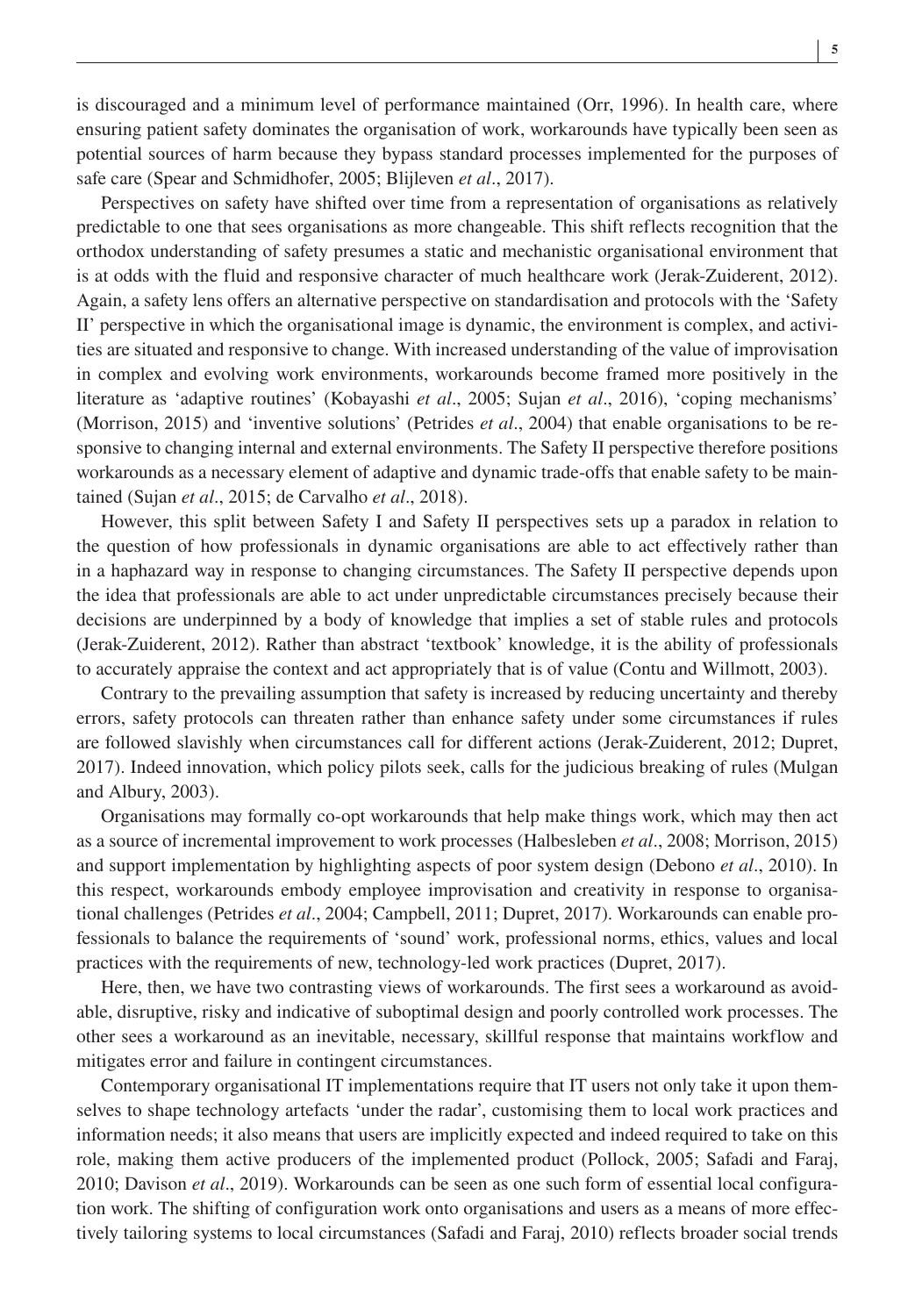that have moved towards user self-service and prosumption. In this respect, it has been argued that information systems survive in organisations as a consequence of the skill of professionals in enabling technologies to dovetail with work practices—the 'work to make technology work' (Nicolini, 2006; Dupret, 2017).

Insofar as workarounds constitute a bricolage and 'making do' with the resources at hand in order to get the job done through informal, non-prescribed means, they can be considered a type of 'articulation work' (Star and Strauss, 1999). If we accept that workarounds are commonplace, indispensable and integral to, rather than outside of, formal 'work', then the boundaries between workarounds and formal organisation are blurred (Pollock, 2005). This opens up a need to explore the implications of workarounds for employees who are actively, yet somewhat invisibly, implicated in organisational change. In so far as there is scope for workarounds to either help or hinder change projects, this perspective focuses attention on 'shopfloor' employees exercising power through resisting change, or exercising agency in using their tacit knowledge of local processes to configure new practices to better fit local needs. We now consider the context of our examination of workarounds—policy pilot projects.

#### **Projects and pilots**

Policy piloting aims to foster innovation and develop solutions to real-world policy problems by demarcating a zone of licensed creativity intended to enable local actors delivering services, or 'street level bureaucrats' (Arnold, 2015), to explore and define solutions that might offer generalisable models and lessons for other areas (Martin and Sanderson, 1999). In so doing, policy pilots are a mode of policymaking that conspicuously aims for empowerment of local initiative, in which the detailed adaptation of work practices and the crafting of solutions are delegated to the shop floor (Bullock *et al*., 2001). This is in marked contrast to traditional policymaking in which blueprints for change are pre-determined and therefore abstracted from local context, knowledge and expertise (Harrison and Wood, 1999). Instead, good ideas are allowed to emerge from practice (Harrison and Wood, 1999). Policy pilots therefore appear to offer empowerment for employees, access to local knowledge for better local adaptation of policy for project managers, and, ultimately, more effective policy (Bullock *et al*., 2001).

Policy pilots are a specific form of project, and as such manifest certain characteristics that are of relevance to this study. Projects are temporary, time-bound modes of working that have become increasingly prevalent as a form of organising (Sjöblom *et al*., 2013; Aroles *et al*., 2019). Projects promise to produce their desired outcomes by a given deadline through rational planning, presenting a notion of 'smoothness', control and predictability by virtue of the processes and activities of project management (Hodgson, 2004).

However, the rise of project forms of organising has been accompanied by critique of 'projectification', that argues that these assumptions are flawed, and that projects can have profoundly negative consequences for work, organisations and workers (Sjöblom *et al*., 2013).

During a pilot project, the change being trialed is separated and desynchronised from other ongoing organisational processes (Bailey *et al*., 2019). Projects therefore operate outside of the organisation's bureaucratic processes of managing activity and, because of this, they are seen as a means of enabling creative reimagining of how work might be organised – a promise of both 'controllability and adventure' (Sahlin-Andersson and Söderholm, 2002), and of innovating through policy implementation. In policy pilots, therefore, the project format implies a transition from the change project to 'business as usual' working (Bailey *et al*., 2019).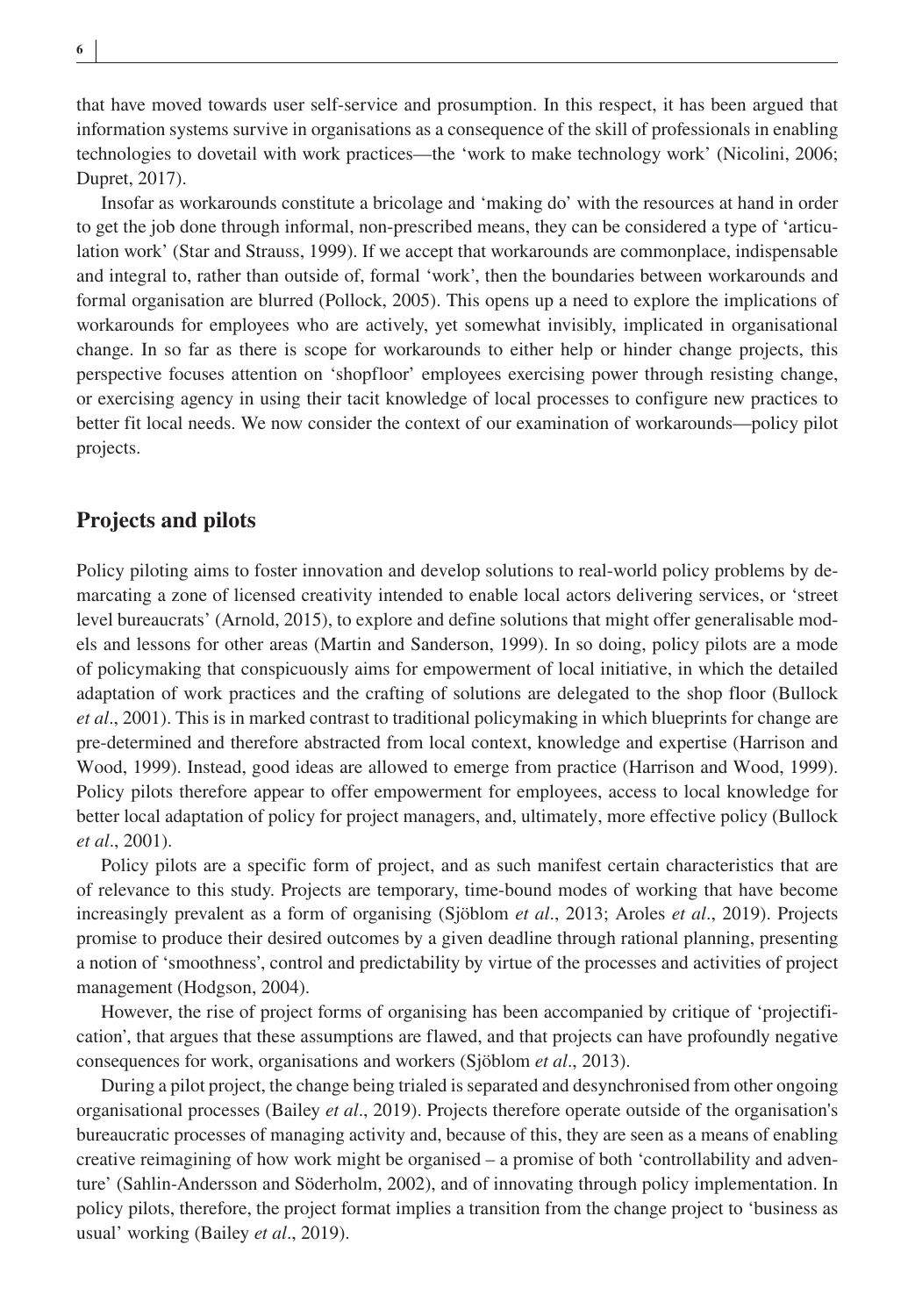Policy pilots are reliant on the expertise of frontline staff, drawing on and often codifying their local knowledge (Arnold, 2015). In so doing, they may be considered both empowering and exploitative. Projects encourage extraordinary, heroic effort on the part of employees to make the project 'successful' that arises from the mismatch of 'idealised' rational planning and the reality of the work required (Cicmil *et al*., 2016). Projectified work engenders vulnerability among employees because of the requirement for repeated extraordinary effort and exposure to risks (Cicmil *et al*., 2016). Risks arise from the temporariness and instability of project work, including the loss of secure relations, sense of reputation, achievement and professionalism that must be serially performed (Ekman, 2015; Cicmil *et al*., 2016). In other respects, policy pilots can be seen as empowering frontline staff by providing opportunities to use their expertise to shape changes that will affect their own work practices and in a general sense conceding them influence and 'voice'. Participation in policy piloting therefore carries inherent tensions related to the extent to which it permits both flexibility and control in practice. The article takes off from this tension by advancing the notion that workarounds are potentially both empowering and problematic for employees, and that they are essential to the success of policy pilots and, paradoxically, undermine the capacity of organisations to fully implement policy.

## **CASE STUDY**

The 'tech revolution in healthcare' heralded by Secretary of State for Health and Social Care Matt Hancock seeks to bring about transformations in how health care is delivered, enabled by information technologies (NHS Digital, 2018). However, technology-led change is notoriously challenging, and experiences of IT-led change programmes in the NHS, notably the National Programme for IT (House of Commons Committee of Public Accounts, 2013), have been particularly fraught.

It has been observed that the NHS is a particularly challenging context in which to enact change because of its fragmented and complex structures, regulation, underfunding and diverse userstakeholders (Asthana *et al*., 2019). However, this situation is neither unique to the NHS, nor to the healthcare sector (Omar *et al*., 2017).

The case study that forms the basis for this article is that of a policy pilot in one of 27 semiautonomous regional teams designated by the national body responsible for planning and contracting health services; NHS England. During a brief period of relative autonomy over its budget, the team invited a set of regional NHS healthcare organisations to propose and trial solutions to the policy aim of extending access to care, with an emphasis on service integration and the use of technology. The bid process allocated up to £500,000 of funding each for proposals from collaborations between healthcare organisations within certain local health economies, of which 6 bids were funded. In the majority of cases, pilots were led by General Practitioners (GPs).

General Practice is the mainstay of primary care and the first point of contact for patients seeking health care, leading treatment of patients and acting as a gatekeeper to secondary care services. GPs, also known as 'family doctors', also interface with social care organisations, such as care homes, particularly for elderly and vulnerable patients. Recent NHS reforms have sought to improve the coordination between primary and social care in addition to reducing hospital admissions, and the use of A&E services in particular (NHS England, 2019), and the policy pilot reflected these high level policy objectives. In the four GP-led pilots, the main component of the pilot was extending surgery opening hours into evenings and weekends. In order to do this, the pilots proposed a 'hub' model, in which one practice would host an extended hours service on behalf of several practices within a specified area. In the remaining two pilots, which were led by the local commissioning group, the main component was a 'step down' service, in which secondary care staff provided services in care homes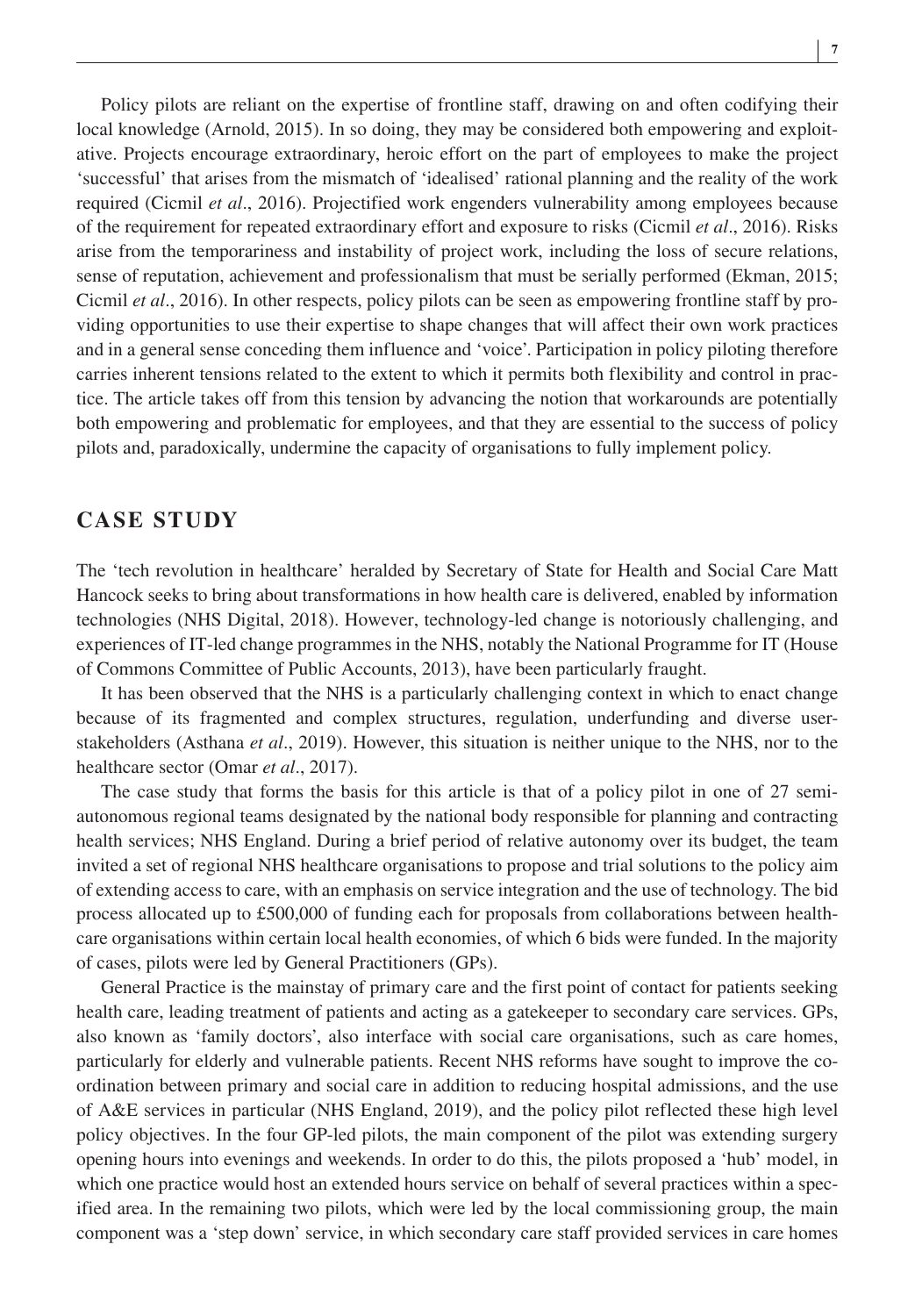and other community settings in order to help prevent hospital admissions. In all cases, the innovation came to revolve strongly around IT because the pilots required inter-organisational collaboration that in practice relied on the ability of organisations to share clinical and administrative information about patients in digital form.

Healthcare organisations including GP practices, hospitals and community health organisations frequently use differing software for patient records systems, which tends to confound or complicate direct electronic exchange of patient records data between organisations. Even where organisations use the same software, its customisation, often over many years in response to particular local needs, hinders compatibility between different systems in practice. In the case of general practices, these same systems are also the means by which they are paid by government through enabling practices to report on their activities and to produce 'evidence' for such reports. These factors represent complex barriers to change, as information sharing is circumscribed by organisational boundaries, without data sharing agreements, making information governance considerations crucial to this pilot.

#### **METHODOLOGY**

This article draws on semi-structured interviews conducted as part of the qualitative process evaluation element of the study, comprising interviews, documentary analysis and observations, and situated within a larger mixed methods study (Bailey *et al*., 2017). It sought to understand how policy was being made by local actors, how pilots contributed to policymaking and how organisational change was being conducted in the public sector (Bailey *et al*., 2017). Purposive sampling was used, determined by the characteristics of the case study sites and to capture a range of viewpoints from strategic and operational levels within general practices and other organisations involved (Elvey *et al*., 2018). Details of the 6 sites and their respective briefs for the pilot are included in Table A1. Analysis was conducted using NVivo 10 on 72 semi- or unstructured interviews with staff involved in the policy pilot at the six participating NHS sites in England. Interviews included open-ended questions about the project, its aims and the context in which it had developed, participants' roles, experiences of working in the pilot, and perspectives on what was working well, what was not working well and possible reasons why (Elvey *et al*., 2018).

Formal ethical approval was not required for the study since it was classified by NHS governance procedures as service evaluation. However, all participants received an information sheet and provided written consent to the recording of their interview and use of their data.

An open coding framework was developed using broad categories drawn from primary content analysis of the data: 'policy', 'enablers', 'context', 'pilots', 'open codes' and 'lists' (Bailey *et al*., 2017). A second phase of thematic analysis established a more extensive framework of 60 codes representing themes or topics discussed during interview, which were then grouped according to the broader categories first identified (Bailey *et al*., 2017).

Having observed through the initial analysis both the frequency with which workarounds appeared in the data, and their importance for sustaining pilot objectives, a subset of the research team reviewed coded data related to information systems and workarounds. These included the following six additional codes identified by cross-referencing 'workarounds' in NVivo: 'enablers', 'IT', 'trust', 'sustainability', 'state of exception' and 'supporting infrastructure'. Participants' narratives about workarounds deployed by themselves or others were identified in the data within those codes, along with the justifications and underlying intentions attributed to them. In the case of rule-breaking, as workarounds are often considered to be, the construction of intentions is important in so far as they are social acts that invoke different forms of ordering (Busby and Iszatt-White, 2015). The distinction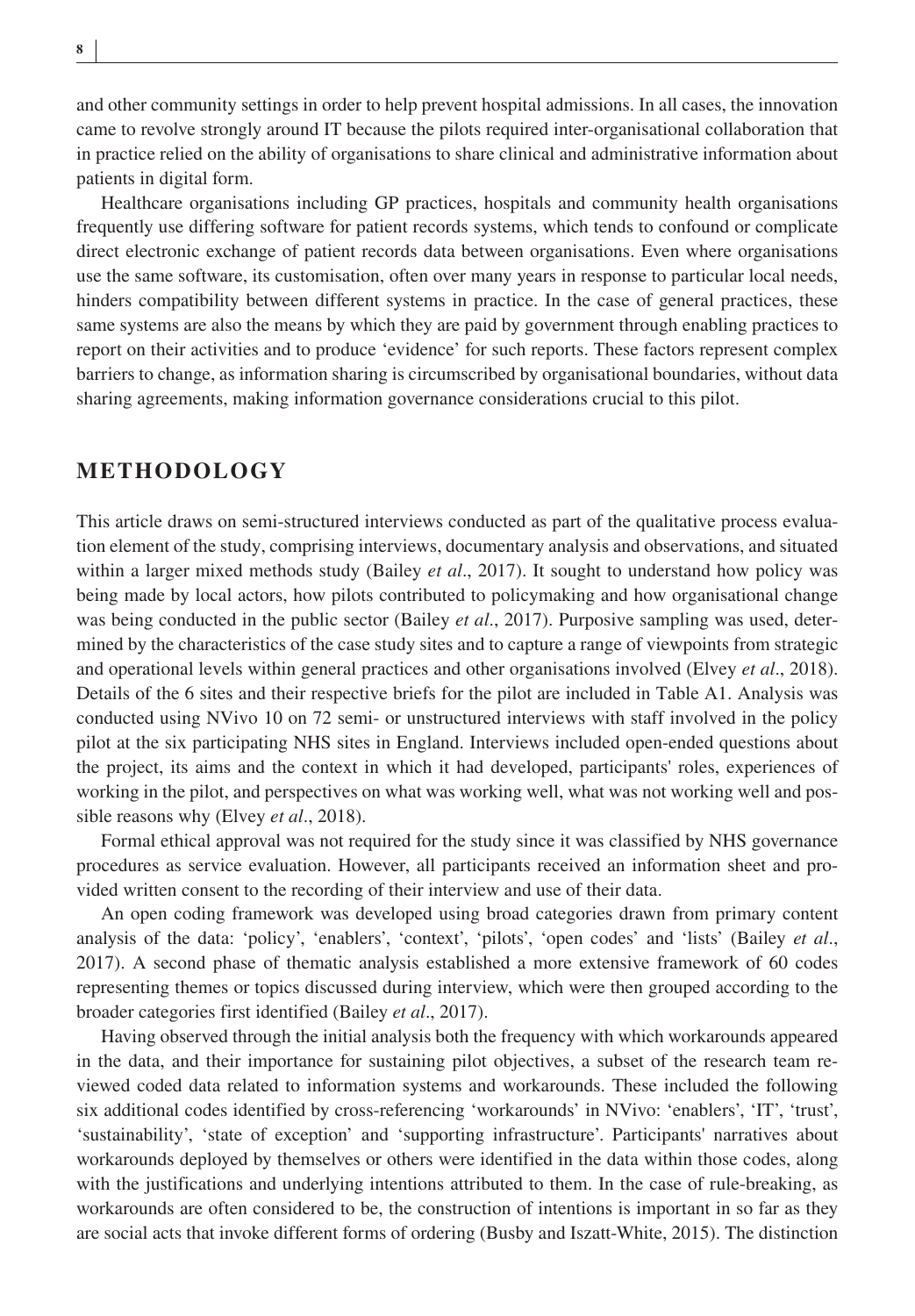between ordering as coordinative and ordering as reflective of values and social mores enables individuals to break rules while rationalising to themselves and others that their actions are nonetheless compatible with maintaining order (Busby and Iszatt-White, 2015). Therefore, understanding justifications and intentions was central to our analysis of workarounds.

Themes were generated inductively from the workarounds we found in our data. We considered these in terms of how they are represented workarounds, either positively (conceptualised as articulation work), or negatively (conceptualised as disruption, subversion or resistance to the pilot). In each case, we considered the implications of workarounds for their contribution to the situation at hand the pilot itself—but also the longer-term implications of workarounds becoming embedded in routine practice.

# **CONCEPTUALISING AND CATEGORISING WORKAROUNDS**

The findings set out below capture workarounds across multiple interpretations of the pilot, that is different sites and briefs. Workarounds arose when the prescribed information sharing mechanisms between collaborating organisations were circumvented by one or other of the parties. For each site, information sharing mechanisms critical to the collaborative brief are listed in Table A1. Those deploying workarounds were reception staff at 'hub' practices, A&E staff, a care home case manager, GPs and out of hours GPs, ambulance service staff and hospital managers.

We now examine instances of workarounds in the empirical data, considering how they are conceptualised (e.g. positively or negatively) by those performing them, through a contextualised interpretation of intent and justification by participants. In doing so, we identify the principle meanings underlying the workarounds in our study in relation to their roles within the pilot as enabling and supportive, or undermining and disruptive of the pilot.

#### **Workarounds as disruption, subversion or resistance**

A number of workarounds can be characterised negatively in so far as they involved rejecting use of the technology as prescribed by the new work practices. This therefore hampered the pilot. Reasons given by individuals deploying these workarounds were that proposed new arrangements and processes conflicted with local interpretations of information governance or were found to be impractical because they generated additional work.

For example, as part of the pilot, telehealth consultations were to be held between GPs at a surgery, the nursing home case manager and the patient at a participating nursing home, to improve access to care for patients in nursing homes. However, these consultations were difficult to implement in practice because of the need to synchronise schedules and set up equipment in particular spaces for specific time slots during which professionals had to remain available. Under such circumstances, the nursing home case manager reverted to telephone liaison with GPs, expressing their preference for simpler and more familiar technology and processes:

You've got to have the basics right before you can introduce something like teleconferencing, So, the care homes have got to be on board, they've got to buy into it, we've found that it's got to fit in with their regime which has been very difficult because trying to find a time when it fits in with them…so it's all been to do with timings.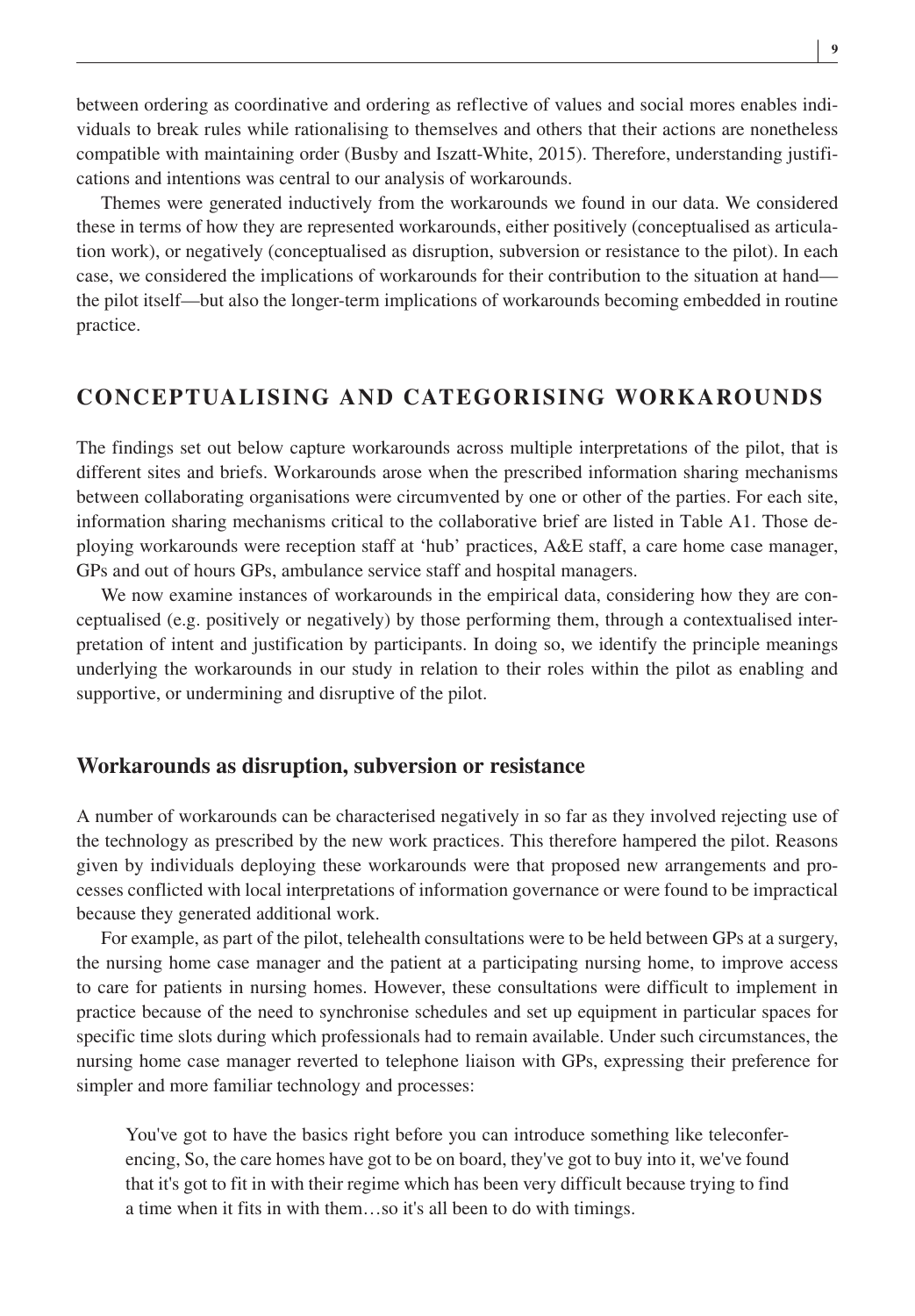Alternatively, non-compliance in the use of new systems and processes sometimes involved rejection of the principles upon which they were based. For example, the pilot sought to enable better coordination between primary care and A&E by enlisting A&E staff to book patients a GP follow-up via a shared appointment booking system. However, due to disagreements with participating GPs about interpretations of information governance, A&E staff were unwilling to use the shared system. A GP stated that:

Because A&E can't use the system because of issue at their end we're trying to open it up now so patients can just access it themselves

Information governance was again a point of contention where a GP care diary had to be changed to fit the hospital's differing interpretation of information governance before both parties would engage with the process being piloted:

The diary would ask for date of birth and their view was date of birth is too specific, put age on so it's not as identifiable

Other non-compliance workarounds involved staff avoiding duplication of work. For example, hospital staff would not use a system shared with GPs to refer patients to the GP mental health clinic because it entailed additional work for them:

If it takes three minutes longer, if it's difficult to do it just won't get done. So whatever system we're putting into the demonstrator sites has got to be as easy as, if not easier than, the system that they're working with now, because that extra three minutes they won't have.

Still further 'non-compliance' workarounds reflected competing priorities arising within the pilot. For example, a hub practice was designated to provide additional appointments out of hours to patients from a number of local practices, supported by out of hours GPs (from outside the hub practice). The out of hours GPs had not been trained to use the hub's clinical system ('EMIS') and found it too difficult to use, so they reverted to using their usual clinical system ('Adastra') when seeing patients.

Now all the time you've got a GP in there with patients outside coming in. It wasn't working. You have to make a decision to, right, stop what you're doing and work on the Adastra system until we can revisit this.

This kind of workaround reflects professionals' commitment to patients over and above success of the pilot. It evidenced prioritisation of upholding professional values related to patient-centredness in spite of the pilot when it threatened to compromise professionals' ability to effectively deliver care. What might be characterised from a project management or managerial perspective as 'resistance' might also therefore be seen as adhering to higher principles related to the primacy of patient care, and/or upholding systems of governance and accountability.

## **Workarounds as constructive local articulation work**

Workarounds that could be characterised positively were those in which staff performed work outside their usual procedures as a means of facilitating the integration of the processes and practices being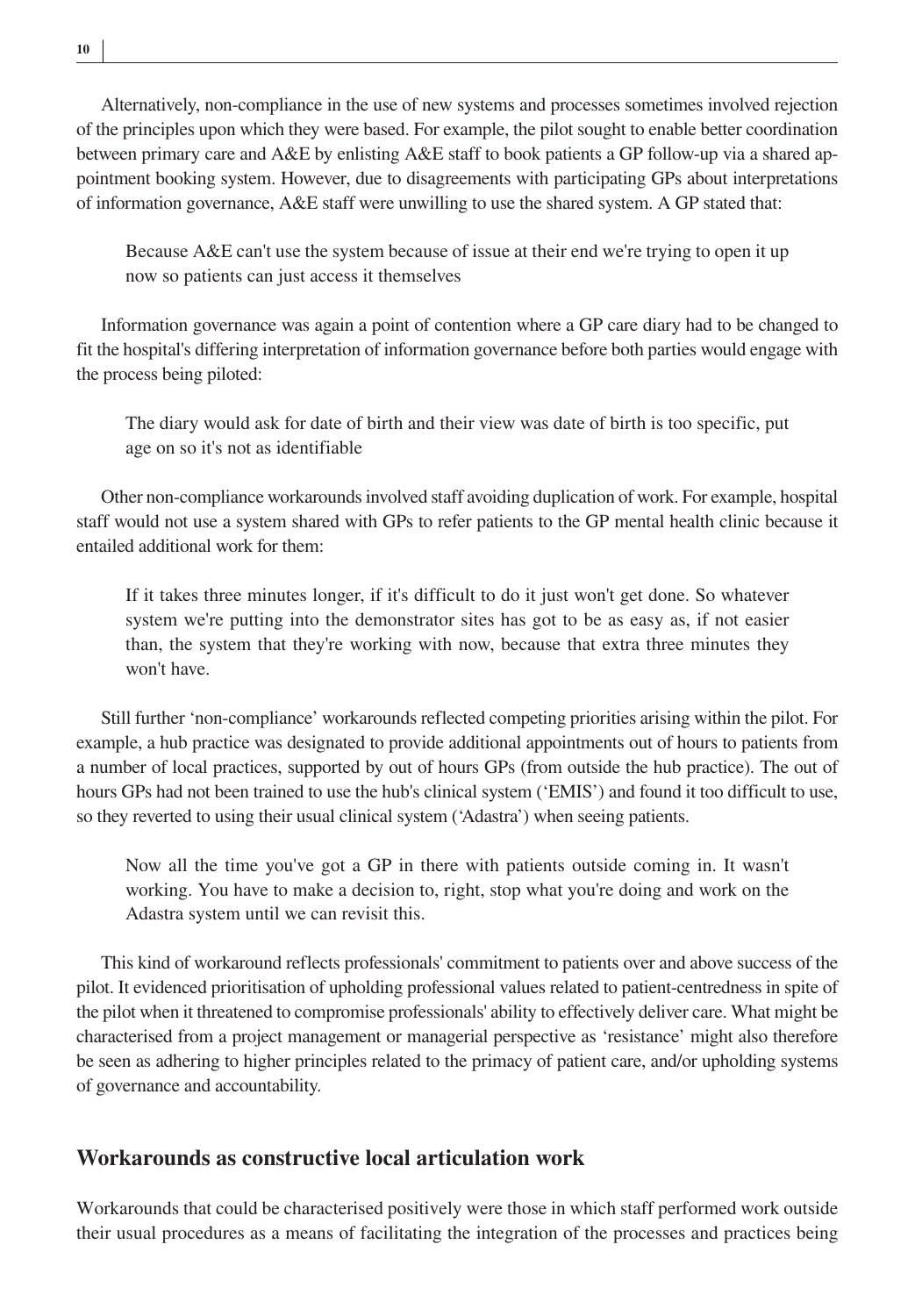piloted. For example, at one site ambulance service professionals collaborated with GPs to identify the services' regular users for unplanned, acute hospital visits, in order to enable more targeted GP intervention and to better keep those patients out of hospital. However, as the ambulance service despatch systems did not link individual patients with their GPs, ambulance service professionals instead produced reports manually from their system for onwards referrals to GPs. This workaround arose because organisational information systems were not able to accommodate the information requirements of the collaborative processes being piloted. Here, the challenges of rapidly aligning different organisations' existing information systems and processes brought lack of interoperability to the fore.

This workaround reflected a commitment to making the pilot work in the short-term, although it involved additional work for those staff. The short-term focus on getting through the pilot is apparent in a number of workarounds that could not be expected to be sustained indefinitely, particularly where they involved inefficient manual or paper-based processes.

At practices designated as out of hours 'hubs', reception staff managed appointment bookings for all participating practices. These staff found that they had to log into six separate systems, each belonging to a different collaborating practice, in order to be able to make appointments for patients. Although a technical solution was devised to create a single virtual practice to simplify hub appointment bookings, it was not set up during the pilot. This meant that the necessary technical functionality was deferred to the future, forcing reception staff to bridge the gap through handling additional work and work complexity. Deferral enabled the project to get 'over the finish line' without fully resolving issues that may take time to address.

At the moment we log onto six, all six different sites, and you've got them all on the bottom, and you're clicking in on one and then the other

This workaround, which was essential to the pilot's success, came at the cost of onerous processes for staff. There were a number of instances in this study of workarounds of what were perceived as problematic processes in one area generating workarounds in other areas. For example, hospital managers would not allow in-reach GPs to access their urgent care dashboard for information governance reasons, so ward managers manually produced lists for GPs.

We had an urgent care dashboard, which practices access and they can see patient names, who've been admitted the day before. But because of data security we couldn't handle patient identifiable information, so the dashboard went down. So we haven't been able to use that, so we had to do a work around, which meant that one of the directorate managers at the hospital has to press a button to say all the patients admitted the previous week, give it to the GP who goes through and looking for her patients, so it's a bit of a faff.

This instance demonstrates how a workaround by hospital staff necessitated use of a workaround by ward managers. Similarly, non-compliance with use of the care diary by the hospital staff to book GP appointments for patients on the basis of their interpretation of information governance rules (which differed from that of GPs), obliges the GPs or their patients to deploy a workaround. Such additional work puts pressure on professionals that may be acceptable to them only for the duration of the pilot. Many of the conceptualisations of workarounds in the case study can therefore be concurrently seen as problematic for subverting prescribed work practices and as constructive articulation work. Having examined how workarounds can be conceptualised in different and changing ways, we turn now to discuss the implications of these findings for pilot projects, for organisations and for the workforce.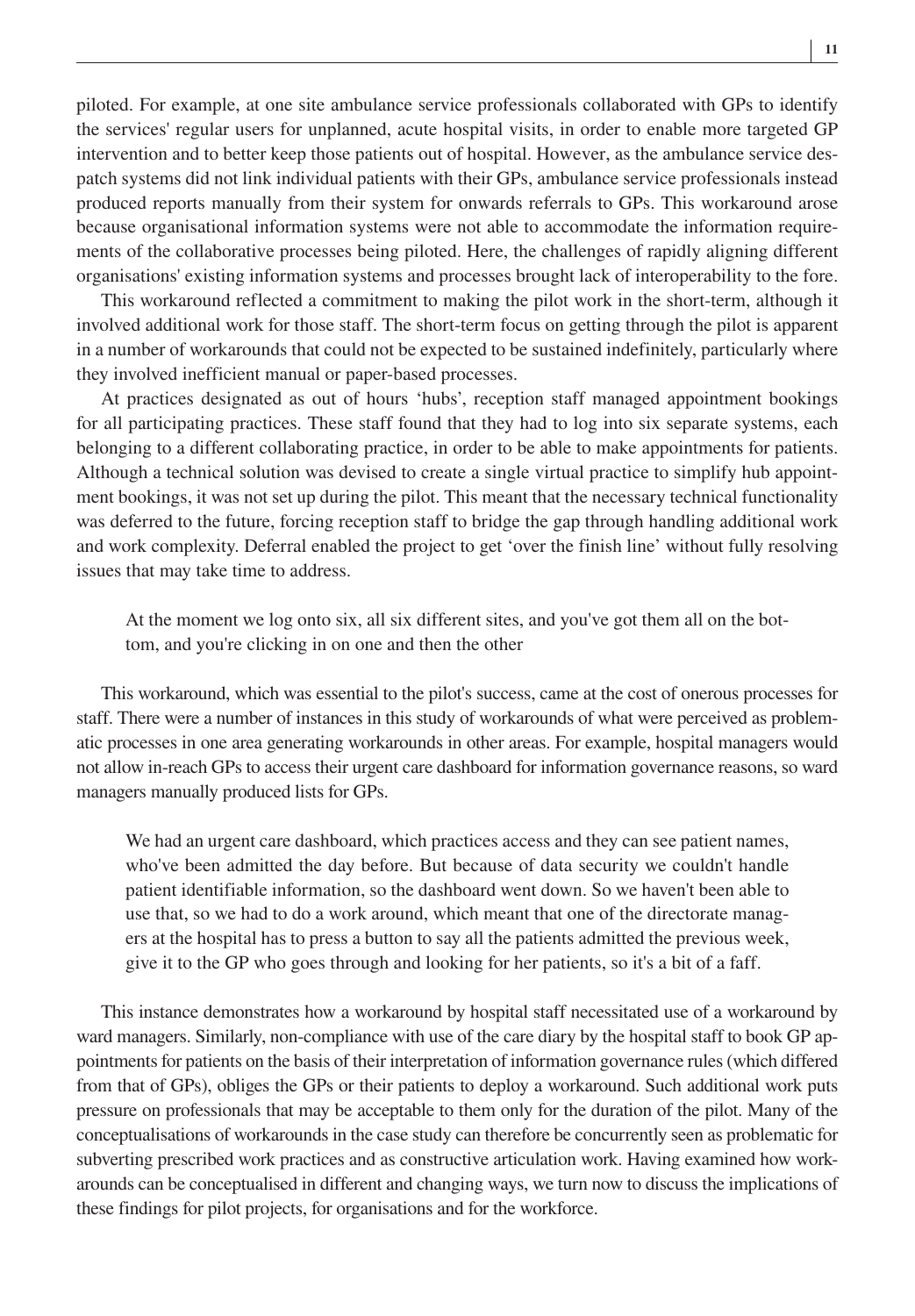# **DISCUSSION**

The conceptualisation of workarounds in positive or negative terms depends on the perspective of the reporter in relation to how they are interpreted and either justified or problematised. Their ambiguity arises from the co-existence of distinct perspectives: those of staff deploying the workaround, and those of policymakers and others advancing and advocating the change that is being worked around. The latter might be framed as the 'project perspective'. We have characterised workarounds in our data negatively when they were disruptive of the pilot because they involved working around the new processes and practices that the pilot was meant to test out. By contrast, we have characterised workarounds that supported the pilot as positive where they facilitated the new collaborative processes and practices that operationalised its aims. They did so through the skillful bridging of gaps by employees between new systems and processes and existing ones. While different roles have differing scopes for autonomy and task discretion (Petrakaki and Kornelakis, 2016), a range of employee roles deployed workarounds.

#### **Learning**

Although some workarounds, including non-use by hospital staff of the GP care diary, have been characterised negatively, they also revealed issues that needed to be addressed in order for piloted practices to be established in the longer term. The pilot, even where it did not necessarily achieve its objectives, was sometimes of value in identifying blockage points, such as divergent interpretations of information governance between healthcare organisations, which, rather than necessitating articulation work, could be addressed openly. In doing so, they offered an opportunity for learning about what works, one of the multiple purposes of policy pilots (Bullock *et al*., 2001). In this respect, workarounds might, if attended to, allow adjustment of the direction of the pilot, if specific efforts are made to document and incorporate them, where judged to be of value, into formal organisation (Campbell, 2011).

Poor design-reality fit is to some extent to be expected within pilot projects, which, by their nature, tend to allow for limited prior planning by participants. Added to this, the emphasis on interorganisational collaboration in this particular pilot entailed a further level of 'fit' in the form of interoperability issues to be grappled with, namely the degree of concordance between systems and processes in different organisations. Finally, the contingency of the changes trialed as part of the pilot, depending on the purpose(s) of piloting being emphasised, can mean they are of uncertain duration, with some rejected, while others are incorporated into day to day practices.

Learning from workarounds that perform articulation work is curtailed when they are rendered invisible in pursuit of a 'successful' pilot. On the other hand, ensuring scope for learning would allow policies to be modified and make them more adaptive to implementation in conditions different to those under which they were developed (Swanson *et al*., 2010).

## **Policy pilots**

While Alter's (2014) theory of workarounds posits an organisational infrastructure of rules, practices, and norms that are variously worked around by employees, this does not accord with the context of pilot projects. This is because policy pilots are intended to suspend a range of processes and practices in the interests of facilitating innovation (Bailey *et al*., 2017). The encouragement, facilitation or at least permitting of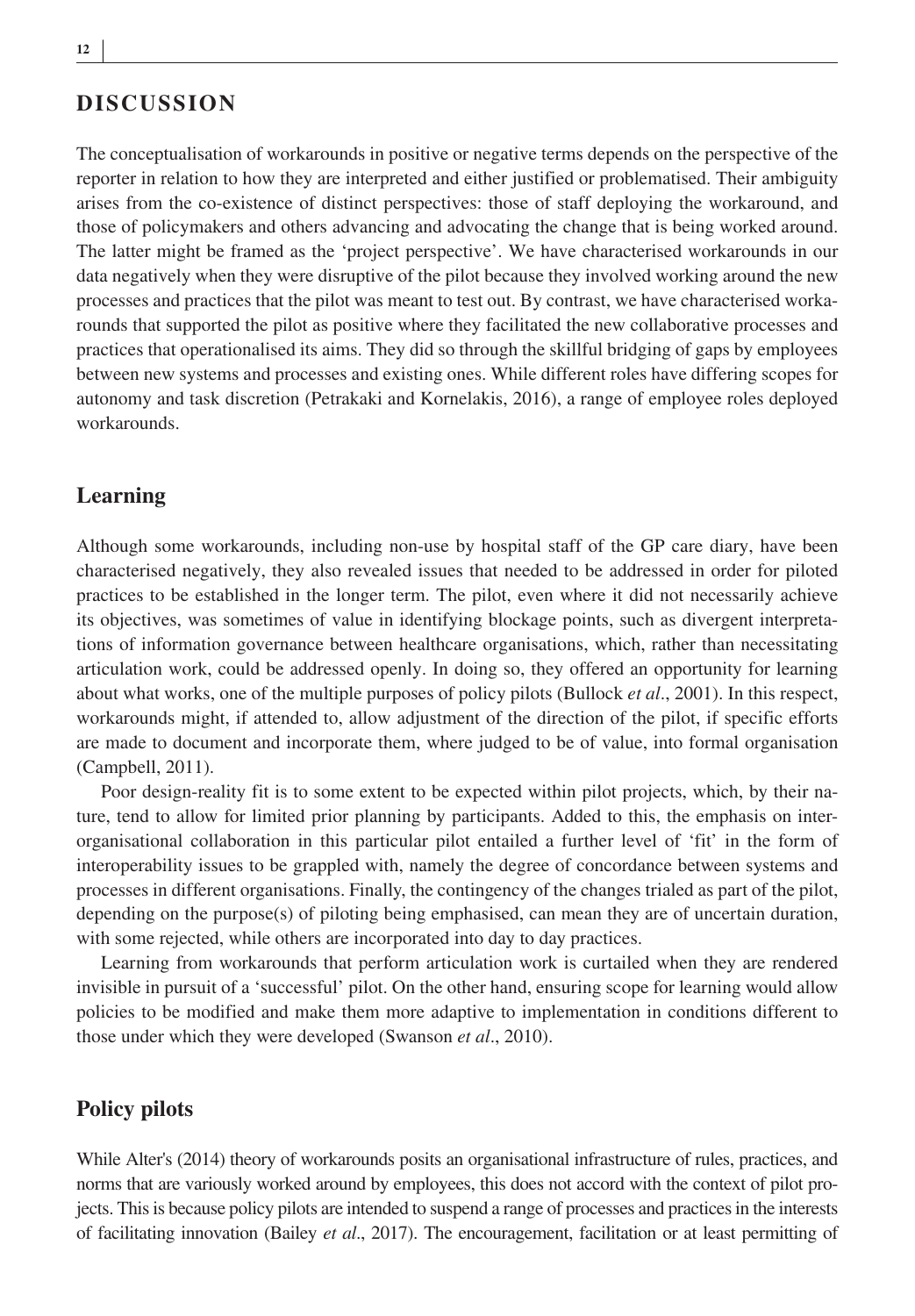informal practices in the pilot that gives license to workers to do what's needed to make the change happen, manifests a 'state of exception' that is characteristic of projectified work (Cicmil *et al*., 2016; Bailey *et al*., 2019). In a project context, therefore, workarounds cannot be straightforwardly conceptualised as unsanctioned behaviour or resistance to new systems and processes. This reflects a subtle understanding of workarounds as sophisticated strategies and responses to standardisation of work practices and other disciplinary techniques and norms (Davison *et al*., 2019). Within a pilot, the new ways of working being tested may present professionals with decisions to make about multiple competing sets of 'rules'. Where new and existing rules come into conflict, then individuals must decide which take precedence, weighing up, for example, ability to access patients' records to support patient safety against navigating an unfamiliar electronic patient records system, or providing certain patient data to other healthcare organisations against upholding local information governance rules. In the context of pilots, therefore, workarounds become political because workers are required to make decisions about which rules to comply with and when to deploy workarounds. The political pressure to make the pilot work points to the ambiguity of policy piloting in terms of whether it functions on a rational level as an experiment, or functions in the interests of policymakers by providing evidence of 'successful' policymaking (Ettelt *et al*., 2015; Nair and Howlett, 2016). In this way, the multiple purposes and agendas at work within policy pilots point to differing perspectives on change projects, and it is within this context that workarounds are deployed, and alternately problematised and justified.

#### **Implications for the workforce**

Delivering a policy pilot through extensive use of workarounds that intensify work passes risk from policymakers onto staff. One way in which this is manifested is where pilots that are deemed successful lead to the continuation of the new and enhanced services as 'business as usual' without any additional resources. Workarounds may create the illusion that dysfunctional systems are indeed functioning such that continued operation with the status quo allows further dysfunction to emerge (Morrison, 2015). In this way, when the initiation phase ends, pilots may undermine the organisation's ability to move to full implementation of policy by encouraging workarounds that obscure the true resource costs of new processes. Professionals who deploy workarounds are arguably therefore complicit in enabling their skillful articulation work to go unacknowledged and to be taken for granted, thereby participating in their own exploitation (Contu and Willmott, 2003; Morrison, 2015; Cicmil *et al*., 2016). The requirement for frontline employees to nuance standardised ways of working to fit local requirements and to bridge between different localities, such as by logging in to multiple booking systems, constitutes responsibilisation of the workforce. Staff using their knowledge of local systems and processes to make changes more feasible may be considered a form of empowerment. However, if the organisation devolves responsibility to staff without sufficient license or scope to shape work practices, then it may, conversely, be seen as exploitative.

Exceptional circumstances that define a project put pressure on workers to make a project work and to achieve project aims to deadlines and invoke a state of crisis associated with projectification that sees these circumstances and demands accepted as the norm (Cicmil *et al*., 2016; Bailey *et al*., 2019). This was seen in our study in the case of manual workarounds such as reception staff having to access 6 different appointment systems, or hospital ward managers generating ad hoc reports for use by GPs. In the context of healthcare organisations, capacity to cope with changes is undermined when services are delivered via new practices that are inadequately resourced, putting those services and the safety of patients at risk and potentially lending the pilot project only short-lived success.

The suspension of the ordinary 'rules of engagement' arising from a projectified state of exception in policy piloting can result in governance of processes and accountability for decisions made being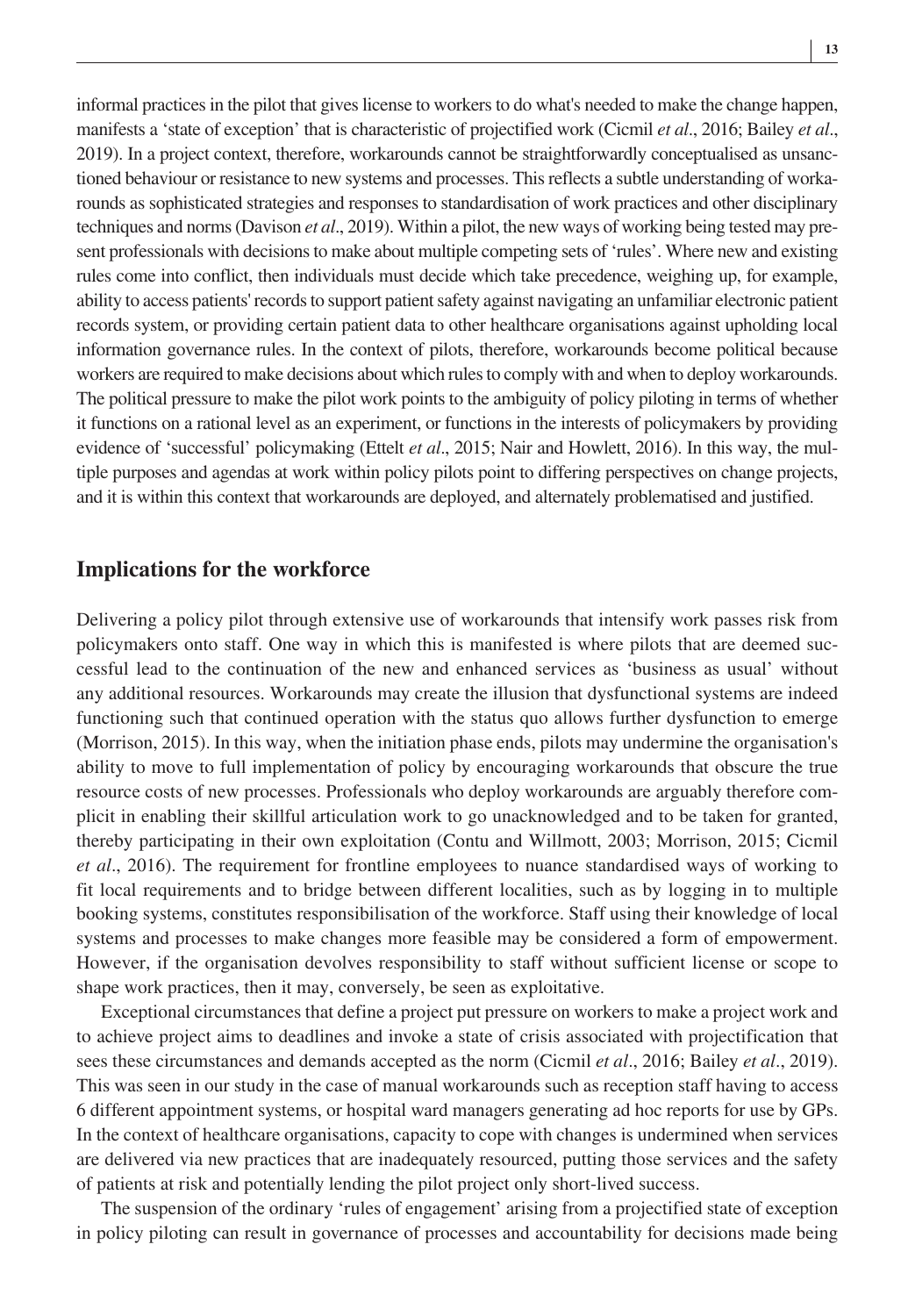tacitly dropped (Bailey *et al*., 2019). The tacit endorsement of workarounds, which involves 'turning a blind eye' to the suspension of governance arrangements, generates organisational risks during change projects in addition to those generated for individuals.

#### **Theorising workarounds**

In the context of a pilot project, we have seen that workarounds can be considered simultaneously 'good' and 'bad', and therefore ambiguous. They may be disruptive and undermining of the pilot project from the perspective of the purpose of pilots as demonstrators of pre-determined objectives (in this case, new collaborative processes and practices). However, if the pilot is treated as an adaptive process, emphasising its experimental purpose, then workarounds can be viewed as constructive. Workarounds may also be seen in a positive light where they are deployed to enable new processes and practices through articulation work, necessary due to their inevitably imperfect fit with existing processes and practices. Where workarounds are supportive of the pilot project, they can nevertheless be detrimental to the workforce, who are burdened with more onerous work processes. Conversely, when workarounds are viewed as disruptive, they make manifest frontline professionals' decisionmaking about the competing priorities of supporting the pilot, or upholding and adhering to principles and standards (whether formal or informal) that conflict with pilot processes and practices.

While the literature recognises that there are both local and broader consequences of workarounds (Alter, 2014), our findings indicate that these consequences go beyond generating further workarounds in the wider organisation, adding a further temporal dimension. When workarounds are deployed, they have 'local' consequences. This is, as we have seen, because they cause others to deploy workarounds that can involve more onerous processes. However, they may also have longer-term consequences through generating additional hidden workload that may ultimately affect the sustainability of those processes. This highlights the way in which the temporality of workarounds noted in relation to their temporariness (Kobayashi *et al*., 2005; Morrison, 2015) intersects with that of pilot projects, which are themselves time-limited.

# **CONCLUSIONS**

This article challenges prima facie understandings of the enabling / undermining role of workarounds in policy pilots. In contrast to workarounds being seen as either disruptive and problematic *or* constructive and skillful practices, this study has found that in technology-led pilot projects workarounds can be conceptualised as simultaneously valuable *and* problematic and are therefore ambiguous.

Workarounds can make it possible to push through change within limited project timescales and minimise short-term disruption within the project context. However, they can produce unstable working conditions that make employees vulnerable through responsibilisation that takes the form of intensified work *during* pilots and under-resourcing *after* pilots have ended in ways that perpetuate intensified work. Workarounds are crucial to the tensions between the short-term time horizons of pilots and more enduring work practices, drawing attention to the temporal dynamics across different phases within organisational change. At the intersection of digital transformation with the project form, workarounds become not only inevitable but *necessary* to make the project work. This means that there is to some extent a trade-off between pilot success now and a potential longer-term detrimental impact on the organisation and its workforce. In this respect, it is not only the case that workarounds have implications for pilot projects, but also that pilot projects have implications for workarounds.

By deviating from standard practices and protocols, workarounds in health care may generate risks to patient safety (Spear and Schmidhofer, 2005; Debono *et al*., 2010, Blijleven *et al*., 2017), where high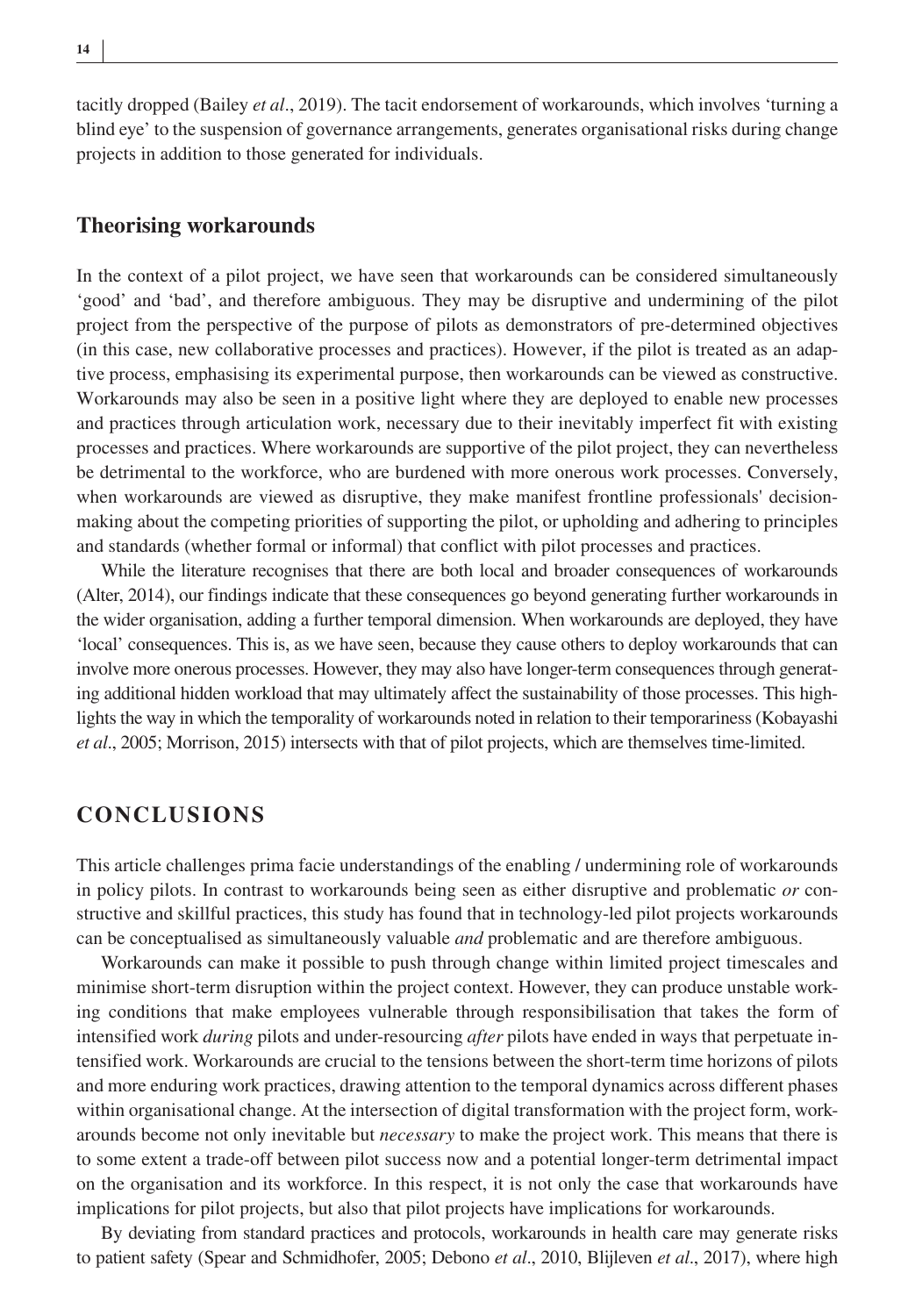levels of formal organisation and governance exist to maintain minimum standards of safe care. New risks emerge as work done under the carte blanche mandate of pilots is not properly governed, and we might therefore see the pilot itself as a workaround of existing protocols and governance rules. Alternate positive and negative characterisations of workarounds therefore reflect the balance between the competing goods of innovation and accountability (Campbell 2011) in allowing 'creative subversion' that sets aside the normal governance to enable new ways of working to be trialed, versus maintaining robust governance.

As informal and invisible practices, workarounds present a double-edged sword for professionals because their tacit acceptance licenses a degree of autonomy in the 'interpretation' of changes in the local context, which is demanded by the pilot context. However, this work is not acknowledged or legitimised, and therefore, it subjects individuals to the risks of overwork and the organisation to the risks from a lack of governance (Bailey *et al*., 2019). In contrast to the rhetoric of empowerment associated with policy pilots, then, while workarounds are a manifestation of professionals' autonomy, their association with change projects, projectification and intensified work means that the 'win-win' is elusive for frontline professionals (Ekman, 2015). Our findings bring to the fore political dimensions of workarounds that have not previously been addressed. Workarounds are inherently political whether employees engage in resistance to changes or in configuration and articulation work to tailor changes to their local context. The NHS' uniquely multi-professional make-up intensifies these politics through competing agendas. We might also acknowledge that in the act of making some practices formal and visible, for example in standards and protocols, other practices, such as articulation work, are rendered invisible (Star and Bowker, 2007; Bailey *et al*., 2020). This implies that workarounds are both necessary to the rules and protocols that define them and also necessarily invisible.

New technology-led work practices rather than simply slotting neatly into the place of old practices are interwoven, through the use of workarounds, into wider networks of existing practices. In this way, workarounds are enablers of change but they also threaten continued stability, meaning that the disruptive innovation of technological change projects may easily become entrenched disruption for frontline employees if attention is not paid to workarounds as critical features of the organisational change process.

This article contributes to theory and practice in terms of the applicability of our findings not only within the healthcare context or indeed that of policy pilots, but in organisational change contexts more broadly. In conclusion, there is a need for explicit acknowledgement of workarounds and the tensions/ trade-offs they engender in terms of short- and longer-term impacts on pilot projects, the workforce and the organisation. In doing so, we can go beyond their conceptualisation as positive or negative and treat them as an ambivalent and conflicted but essential resource for more adaptive change.

#### **ACKNOWLEDGEMENTS**

This project was funded by the National Institute for Health Research Collaboration for Leadership in Applied Health Research and Care (NIHR CLAHRC) Greater Manchester. The NIHR CLAHRC Greater Manchester is a partnership between providers and commissioners from the NHS, industry and the third sector, as well as clinical and research staff from the University of Manchester. The views expressed in this article are those of the authors and not necessarily those of the NHS, NIHR or the Department of Health and Social Care.

#### **ORCID**

*Mhorag Goff* <https://orcid.org/0000-0003-4936-2881> *Simon Bailey* <https://orcid.org/0000-0001-9142-2791> *Michael Bresnen* D<https://orcid.org/0000-0002-3295-8235> *Rebecca Elvey* <https://orcid.org/0000-0003-3754-4979> *Katherine Checkland* <https://orcid.org/0000-0002-9961-5317>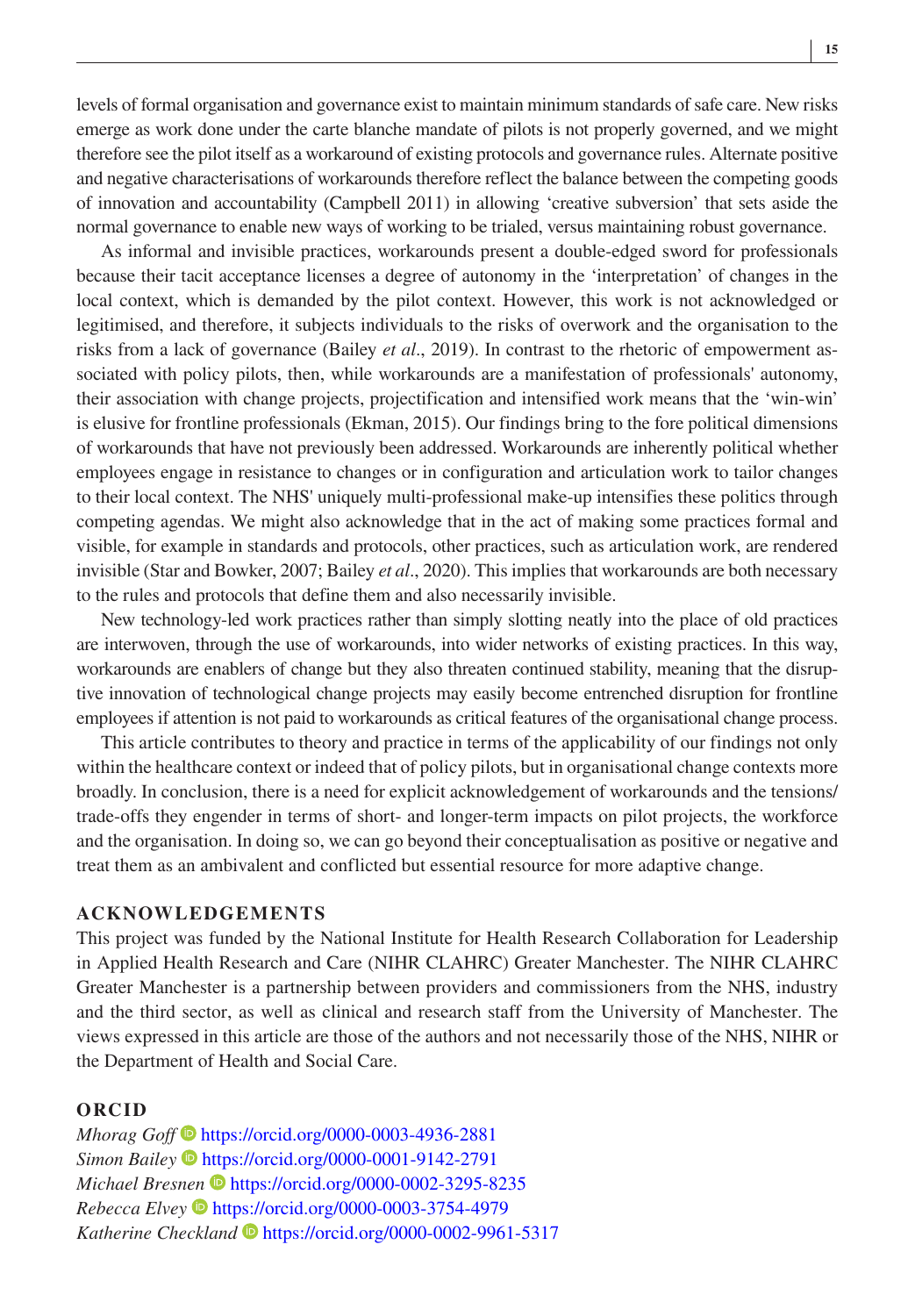#### **REFERENCES**

- Al-Masslawi, D., Block, L., Ronquillo, C., Handfield, S., Fels, S., Lea, R. et al. (2017) SuperNurse: Nurses' workarounds informing the design of interactive technologies for home wound care. In: *Proceedings of the 11th EAI international conference on pervasive computing technologies for healthcare, Barcelona, Spain, 23rd–26th May*. ACM.
- Alter, S. (2014) Theory of workarounds. *Communications of the Association for Information Systems*, 34(55), 1041–1066.
- Arnold, G. (2015) Street-level policy entrepreneurship. *Public Management Review*, 17(3), 307 e327.
- Aroles, J., Mitev, N. & de Vaujany, F.X. (2019) Mapping themes in the study of new work practices. *New Technology, Work and Employment*, 34(3), 285–299.
- Asthana, S., Jones, R. & Sheaff, R. (2019) Why does the NHS struggle to adopt eHealth innovations? A review of macro, meso and micro factors. *BMC Health Services Research*, 19(984), 1–7.
- Azad, B. & King, N. (2008) Enacting computer workaround practices within a medication dispensing system. *European Journal of Information Systems*, 17(3), 264–278.
- Bailey, S., Checkland, K., Hodgson, D., McBride, A., Elvey, R., Parkin, S. et al. (2017) The policy work of piloting: Mobilising and managing conflict and ambiguity in the English NHS. *Social Science & Medicine*, 179, 210–217.
- Bailey, S., Hodgson, D. & Checkland, K. (2019) Pilots as projects: Policy making in a state of exception. In: Hodgson, D., Fred, M., Bailey, S. & Hall, P. (Eds.) *The projectification of the public sector*. Abingdon: Routledge, pp. 130–148.
- Bailey, S., Pierides, D., Brisley, A., Weisshaar, C. & Blakeman, T. (2020) Dismembering organisation: The coordination of algorithmic work in healthcare. *Current Sociology*, 68(4), 546–571.
- Blijleven, V., Koelemeijer, K. & Jaspers, M. (2017) Exploring workarounds related to electronic health record system usage: A study protocol. *JMIR Research Protocols*, 6(4), e72.
- Boonstra, A., Boddy, D. & Fischbacher, M. (2004) The limited acceptance of an electronic prescription system by general practitioners: Reasons and practical implications. *New Technology, Work and Employment*, 19(2), 128–144.
- Bullock, H., Mountford, J. & Stanley, R. (2001) *Better policy-making*. London: Cabinet Office.
- Busby, J.S. & Iszatt-White, M. (2015) Rationalizing violation: Ordered accounts of intentionality in the breaking of safety rules. *Organization Studies*, 37(1), 35–53.
- Campbell, D. (2011) Policy workaround stories are valuable evaluative indicators: But should they be told? *American Journal of Evaluation*, 32(3), 408–417.
- Cicmil, S., Lindgren, M. & Packendorff, J. (2016) The project (management) discourse and its consequences: On vulnerability and unsustainability in project-based work. *New Technology, Work and Employment*, 31(1), 58–76.
- Contu, A. & Willmott, H. (2003) Re-embedding situatedness: The importance of power relations in learning theory. *Organization Science*, 14(3), 283–296.
- Davison, R.M., Wong, L.H.M., Alter, S. & Ou, C. (2019) Adopted globally but unusable locally: What workarounds reveal about adoption, resistance, compliance and noncompliance. In: *Proceedings of the 27th European conference on information systems, Stockholm & Uppsala, Sweden, 8th–14th June*.
- Debono, D., Greenfield, D., Black, D. & Braithwaite, J. (2010) Workarounds: Straddling or widening gaps in the safe delivery of healthcare. In: *Proceedings of 7th international conference in organisational behaviour in health care, Birmingham, UK, 11th–14th April*.
- de Carvalho, P., Righi, A., Huber, G., Lemos, C., Jatoba, A. & Gomes, J.O. (2018) Reflections on work as done (WAD) and work as imagined (WAI) in an emergency response organization: A study on firefighters training exercises. *Applied Ergonomics*, 68, 28–41.
- Dupret, K. (2017) Working around technologies—Invisible professionalism? *New Technology, Work and Employment*, 32(2), 174–187.
- Ekman, S. (2015) Win-win imageries in a soap bubble world: Personhood and norms in extreme work. *Organization*, 22(4), 588–605.
- Elvey, R., Bailey, S., Checkland, K., McBride, A., Parkin, S., Rothwell, K. et al. (2018) Implementing new care models: Learning from the Greater Manchester demonstrator pilot experience. *BMC Family Practice*, 19(1), 89.
- Ettelt, S., Mays, N. & Allen, P. (2015) The multiple purposes of policy piloting and their consequences: Three examples from National Health and Social care policy in England. *Journal of Social Policy*, 44(02), 319 e337.
- Ferneley, E. & Sobreperez, P. (2006) Resist, comply or workaround? An examination of different facets of user engagement with information systems. *European Journal of Information Systems*, 15(4), 345–356.
- Gasser, L. (1986) The integration of computing and routine work. *ACM Transactions on Office Information Systems*, 4(3), 205–225.
- Halbesleben, J., Wakefield, D. & Wakefield, B. (2008) Work-arounds in health care settings: Literature review and research agenda. *Health Care Management Review*, 33(1), 2–12.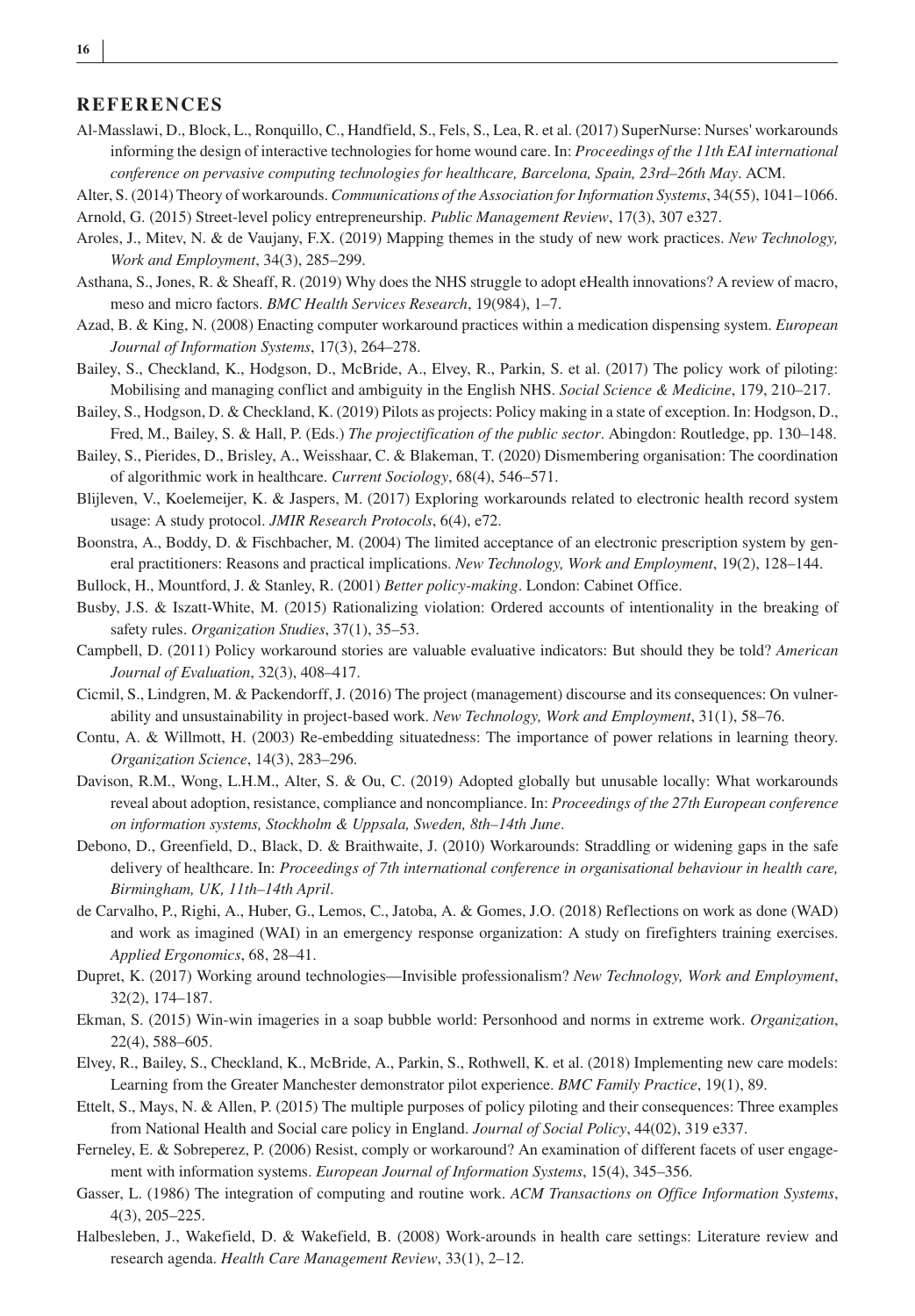- Harrison, S. & Wood, B. (1999) Designing health service organization in the UK, 1968 to 1998: From blueprint to bright idea and 'manipulated emergence'. *Public Administration*, 77(4), 751–768.
- Hodgson, D.E. (2004) Project work: The legacy of bureaucratic control in the post-bureaucratic organization. *Organization*, 11(1), 81–100.
- House of Commons Committee of Public Accounts (2013) *The dismantled National Programme for IT in the NHS*. London: The Stationery Office.
- Jerak-Zuiderent, S. (2012) Certain uncertainties: Modes of patient safety in healthcare. *Social Studies of Science*, 42(5), 732–752.
- Jones, M. (2019) Examining materialisation work in data reuse in critical care. In: *35th EGOS Colloquium, Edinburgh, UK, 4th – 6th July*.
- Kobayashi, M., Fussell, S., Xiao, Y. & Seagull, F. (2005) Work coordination, workflow, and workarounds in a medical context. In: *CHI'05 extended abstracts on Human factors in computing systems, Portland, Oregon, USA, 2nd–7th April*. ACM.
- Koopman, P. & Hoffman, R. R.(2003) Work-arounds, make-work, and kludges. *IEEE Intelligent Systems*, 18(6), 70–75.
- Martin, S. & Sanderson, I. (1999) Evaluating public policy experiments: Measuring outcomes, monitoring processes or managing pilots? *Evaluation*, 5(3), 245–258.
- Morrison, B. (2015) The problem with workarounds is that they work: The persistence of resource shortages. *Journal of Operations Management*, 39, 79–91.
- Mulgan, G. & Albury, D. (2003) *Innovation in the public sector*. London: Cabinet Office.
- Nair, S. & Howlett, M. (2016) Meaning and power in the design and development of policy experiments. *Futures*, 76, 67–74. NHS Digital (2018) *Health Secretary: My tech vision will help build most advanced health and care system in the world*.
- Available at:<https://digital.nhs.uk/news-and-events/latest-news/nhs-technology-vision>[Accessed 7th November 2018].
- NHS England (2019) *The NHS long term plan long-plan*. Available at: [www.longtermplan.nhs.uk](http://www.longtermplan.nhs.uk) [Accessed 12th October 2019].
- Nicolini, D. (2006) The work to make telemedicine work: A social and articulative view. *Social Science & Medicine*, 62(11), 2754–2767.
- Omar, A., Weerakkody, V. & Sivarajah, U. (2017) Digitally enabled service transformation in UK public sector: A case analysis of universal credit. *International Journal of Information Management*, 37(4), 350–356.
- Orr, J.E. (1996) *Talking about machines: An ethnography of a modern job*. Ithaca, NY; London: Cornell University Press.
- Petrakaki, D. & Kornelakis, A. (2016) 'We can only request what's in our protocol': Technology and work autonomy in healthcare. *New Technology, Work and Employment*, 31(3), 223–237.
- Petrides, L.A., McClelland, S.I. & Nodine, T.R. (2004) Costs and benefits of the workaround: Inventive solution or costly alternative. *International Journal of Educational Management*, 18(2), 100–108.
- Pollock, N. (2005) When is a workaround? Conflict & negotiation in computer systems development. *Science, Technology & Human Values*, 30, 496–514.
- Safadi, H. & Faraj, S. (2010) The role of workarounds during an OpenSource Electronic Medical Record System Implementation. In: *ICIS 2010 proceedings, St. Louis, Missouri, USA, 12th – 15th December, AISeL, Paper 47*.
- Sahlin-Andersson, K. & Söderholm, A. (2002) *Beyond project management: New perspectives on the temporary-permanent dilemma*. Copenhagen: Liber.
- Sjöblom, S., Löfgren, K. & Godenhjelm, S. (2013) Projectified politics–temporary organisations in a public context. *Scandinavian Journal of Public Administration*, 17(2), 3–12.
- Star, S.L. & Bowker, G.C. (2007) Enacting silence: Residual categories as a challenge for ethics, information systems, and communication. *Ethics and Information Technology*, 9(4), 273–280.
- Star, S.L. & Strauss, A. (1999) Layers of silence, arenas of voice: The ecology of visible and invisible work. *Computer Supported Cooperative Work*, 8(1–2), 9–30.
- Spear, S. & Schmidhofer, M. (2005) 'Ambiguity and workarounds as contributors to medical error. *Annals of Internal Medicine*, 142(8), 627–630.
- Sujan, M., Huang, H. & Braithwaite, J. (2016) Learning from incidents in health care: Critique from a safety-II perspective. *Safety Science*, 99, 115–121.
- Sujan, M., Spurgeon, P. & Cooke, M.(2015) The role of dynamic trade-offs in creating safety—A qualitative study of handover across care boundaries in emergency care. *Reliability Engineering & System Safety*, 141, 54–62.
- Swanson, D., Barg, S., Tyler, S., Venema, H., Tomar, S., Bhadwal, S. et al. (2010) Seven tools for creating adaptive policies. *Technological Forecasting and Social Change*, 77(6), 924–939.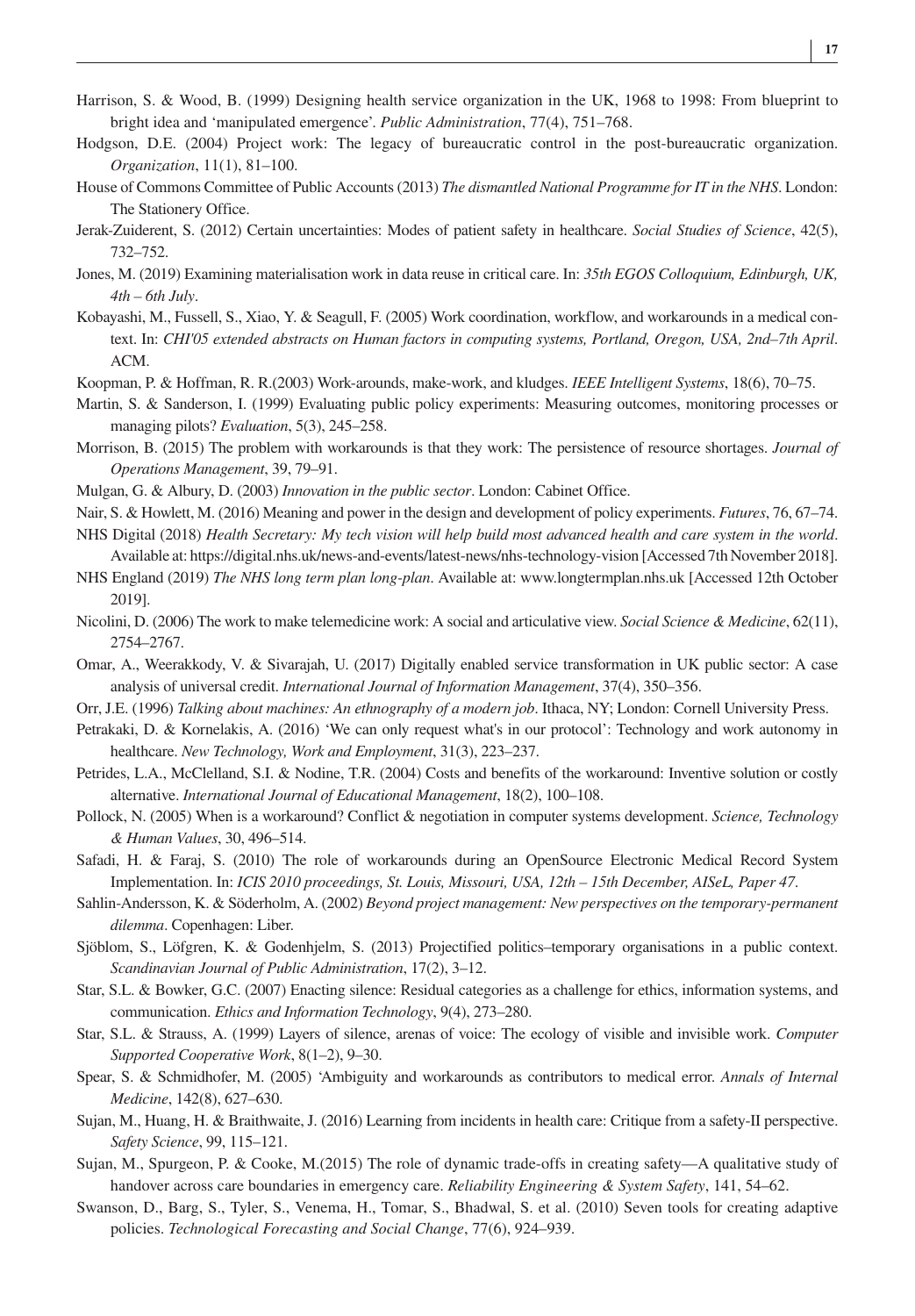#### **AUTHOR BIOGRAPHIES**

**Mhorag Goff** is a Research Associate in the Institute for Health Policy and Organisation at the University of Manchester. Her interests are in STS and sociological approaches to organisations, information systems and in ethnographic methods. Most recently, she has worked on studies of policy-led changes to the primary care workforce, the impact pf social distancing on socially excluded older adults, and on experiences of precarity among fixed-term researchers, having previously been involved with development of a researcher network.

**Damian Hodgson** is Professor of Organisation Studies at the Management School at the University of Sheffield and Fellow of the Academy of Social Sciences. His research focuses on issues of power, knowledge, identity and control in complex organisations, with particular interest in project-based organisations and the organisation of health and care. He has published widely and has led several NIHR-funded research projects focusing on primary care reorganisation, access to care and continuity of care, workforce transformation, and the integration of health and care. He was previously Professor and Co-Director of the Institute of Health Policy and Organisation at the University of Manchester.

**Simon Bailey** is a Research Fellow in the Centre for Health Services Studies, University of Kent. His interests are in the sociological study of technology, work and organisation, with a recent focus upon precarious and project-based work.

**Michael Bresnen** is Professor of Organisation Studies and Head of Department of People and Performance in the Faculty of Business and Law at Manchester Metropolitan University. He has previously worked at the universities of Manchester, Leicester, Warwick, Cardiff and Loughborough. He has researched and published widely on healthcare managers, on the organisation and management of projects (with particular reference to the construction industry) and on learning and innovation in project-based settings. His most recent funded research has been on healthcare management and leadership in the NHS (for the NIHR), project-based learning in construction, manufacturing and services (for the EPSRC) and biomedical innovation processes in the UK and United States (for the ESRC and EPSRC). He was a co-founder and co-director of both the Health Services Research Centre (Alliance Manchester Business School) and the Innovation, Knowledge and Organisational Networks Research Centre (Warwick Business School).

**Rebecca Elvey** is Research Fellow in the Centre for Primary Care and Health Services Research at The University of Manchester. She is an applied health services researcher, with an interest in exploring multiple perspectives on health services, including those who commission, provide and use them.

**Katherine Checkland** is Professor of Health Policy and Primary Care at the University of Manchester and an NHS GP. Her work focused upon the management and organisation of the NHS, with a particular focus upon planning and commissioning services and the impact of policy change on service organisation and delivery. She is Associate Director of the NIHR-funded Policy Research Unit in the Health and Care System and Commissioning, working closely with Department of Health and Social Care colleagues on a programme of research exploring the impact of current health policy on the NHS. She is co-founder and Co-Director of the Institute of Health Policy and Organisation at the University of Manchester, an interdisciplinary research Institute dedicated to research and capacity building in the field of health policy.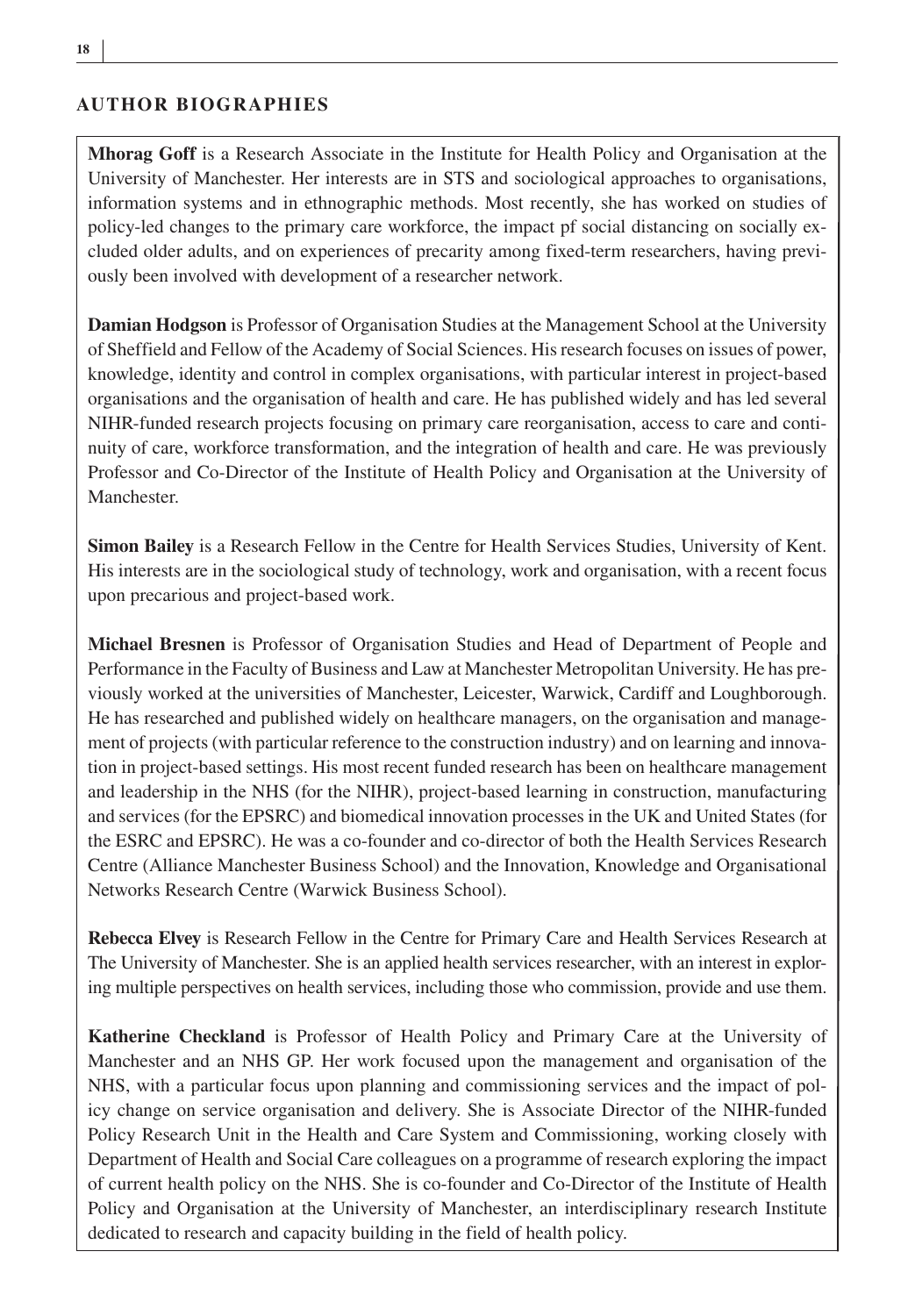**How to cite this article:** Goff M, Hodgson D, Bailey S, Bresnen M, Elvey R, Checkland K. Ambiguous workarounds in policy piloting in the NHS: Tensions, trade-offs and legacies of organisational change projects. *New Technology, Work and Employment*. 2021;00:1–27. <https://doi.org/10.1111/ntwe.12190>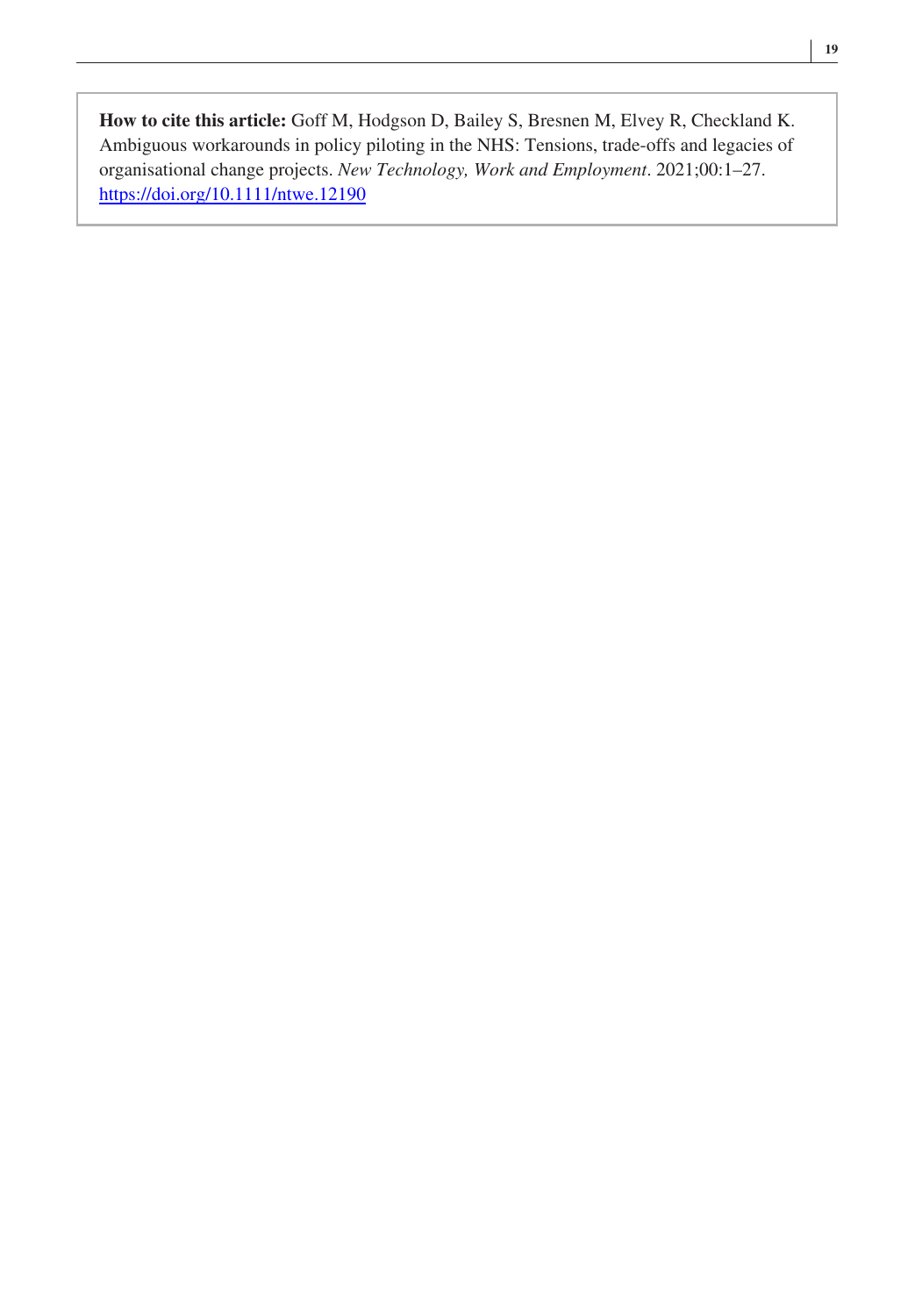# **APPENDIX 1**

| <b>Item number</b> | <b>Item</b>                                                                                                                                                                                                                                                                                                                                                                                                                                                                                                                                                                                                                                                                                                                                                                                                                                                                                                                                                                                                                                                                                                      |
|--------------------|------------------------------------------------------------------------------------------------------------------------------------------------------------------------------------------------------------------------------------------------------------------------------------------------------------------------------------------------------------------------------------------------------------------------------------------------------------------------------------------------------------------------------------------------------------------------------------------------------------------------------------------------------------------------------------------------------------------------------------------------------------------------------------------------------------------------------------------------------------------------------------------------------------------------------------------------------------------------------------------------------------------------------------------------------------------------------------------------------------------|
| 1                  | <b>BRIEF NAME</b><br>Site A: Pro-active case management for care home residents                                                                                                                                                                                                                                                                                                                                                                                                                                                                                                                                                                                                                                                                                                                                                                                                                                                                                                                                                                                                                                  |
| $\overline{2}$     | WHY<br>High ambulance and GP callouts to care homes; too many non-elective admissions to hospital;<br>Care home residents having long lengths of stay in hospital; lack of access to clinical (GP)<br>records from care homes.<br>Goals: to improve access to clinical care outside hospital, specifically reducing GP and<br>ambulance call-outs, hospital attendances and admissions, to facilitate integrated records<br>and allow direct patient access to these                                                                                                                                                                                                                                                                                                                                                                                                                                                                                                                                                                                                                                             |
| 3                  | <b>WHAT</b>                                                                                                                                                                                                                                                                                                                                                                                                                                                                                                                                                                                                                                                                                                                                                                                                                                                                                                                                                                                                                                                                                                      |
| 4                  | Pro-active case management for adult residents, most aged 65+, of five care homes, registered<br>with one of three general practices in one CCG area. Risk-stratifying care home residents<br>and providing enhanced care planning, including end of life and crisis planning, using risk<br>stratification.<br>Procedure: Care home residents were risk stratified, using the model previously employed<br>in Greater Lever. For each, the case manager, carried out an initial, face-to-face holistic<br>assessment and put a care plan in place, which was recorded on the GP system using a template.<br>At the start of the demonstrator, the case manager had access to general practice records via a<br>computer in her office, partway through the demonstrator, she acquired direct read-write access<br>to the records via a laptop. After the initial assessment, the case manager would manage patients<br>using a video conferencing facility.<br>Materials: General practices involved used EMIS <sup>a</sup> , Vision <sup>a</sup> and TPP <sup>a</sup> , laptop provided to the case<br>manager |
| 5                  | <b>WHO</b><br>The service was provided by an advanced nurse practitioner (ANP) who worked during the<br>demonstrator as a case manager (seconded from an acute trust), with input from care home<br>carers and managers, GPs, practice managers and other administrative staff, a CCG pharmacist<br>and members of the local Mental Health Trust's dementia team. CCG and CSU project<br>managers and the integrated care lead (from the local Foundation Trust) also contributed                                                                                                                                                                                                                                                                                                                                                                                                                                                                                                                                                                                                                                |
| 6                  | <b>HOW</b><br>An initial face-to-face assessment, followed by case management of patients using a video<br>conferencing facility, with the ANP 'ringing in' to run through the residents on her caseload<br>with care home staff, hearing about any changes and performing consultations with<br>patients, where necessary                                                                                                                                                                                                                                                                                                                                                                                                                                                                                                                                                                                                                                                                                                                                                                                       |
| 7                  | <b>WHERE</b><br>The assessments and consultations took place in care homes, additional work was undertaken<br>in general practices.                                                                                                                                                                                                                                                                                                                                                                                                                                                                                                                                                                                                                                                                                                                                                                                                                                                                                                                                                                              |
| 8                  | WHEN AND HOW MUCH<br>Each care home resident had one initial assessment and then consultations were performed as<br>required.                                                                                                                                                                                                                                                                                                                                                                                                                                                                                                                                                                                                                                                                                                                                                                                                                                                                                                                                                                                    |
| 9                  | <b>TAILORING</b><br>Individual assessments were undertaken and care plans produced for each care home resident<br>receiving case management                                                                                                                                                                                                                                                                                                                                                                                                                                                                                                                                                                                                                                                                                                                                                                                                                                                                                                                                                                      |

TABLE A1 Checklist description of the demonstrator pilot sites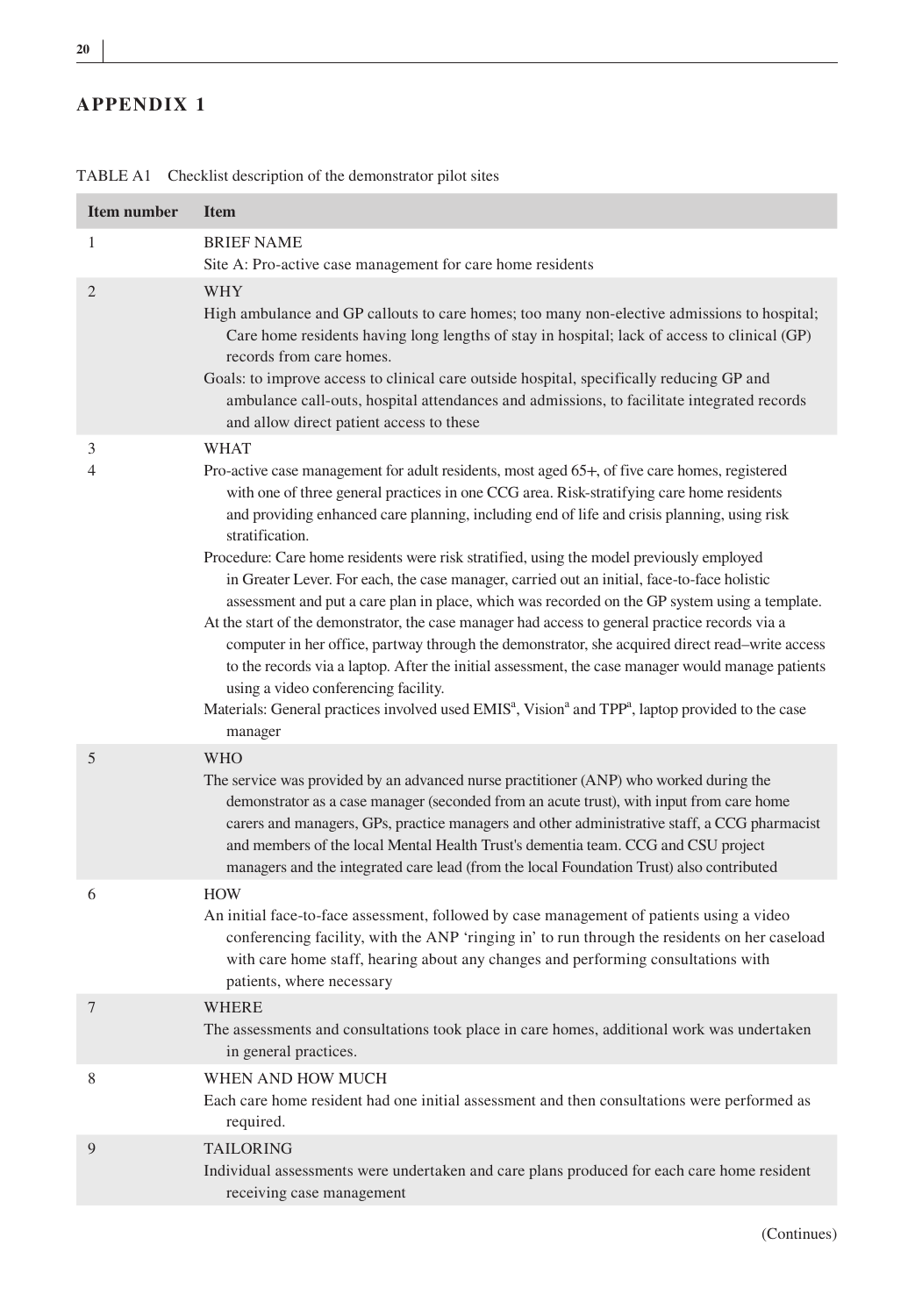| <b>Item number</b> | <b>Item</b>                                                                                                                                                                                                                                                                                                                                                                                                                                                                                                                                                                                                                                                                                                                                                                                                                                                                                                                                                                                                                                 |
|--------------------|---------------------------------------------------------------------------------------------------------------------------------------------------------------------------------------------------------------------------------------------------------------------------------------------------------------------------------------------------------------------------------------------------------------------------------------------------------------------------------------------------------------------------------------------------------------------------------------------------------------------------------------------------------------------------------------------------------------------------------------------------------------------------------------------------------------------------------------------------------------------------------------------------------------------------------------------------------------------------------------------------------------------------------------------|
| 10                 | <b>MODIFICATIONS</b><br>In practice, the video conferencing technology was not used for both technical and<br>organisational reasons. Rather, the care home staff contacted the ANP by telephone, to<br>discuss residents or to ask her to visit the home. Notably, when at a home, the ANP was<br>often asked, by care home staff, to respond to acute problems for residents that were not on<br>her caseload                                                                                                                                                                                                                                                                                                                                                                                                                                                                                                                                                                                                                             |
| <b>Item number</b> | <b>Item</b>                                                                                                                                                                                                                                                                                                                                                                                                                                                                                                                                                                                                                                                                                                                                                                                                                                                                                                                                                                                                                                 |
| 1                  | <b>BRIEF NAME</b><br>Site B: Additional availability appointments                                                                                                                                                                                                                                                                                                                                                                                                                                                                                                                                                                                                                                                                                                                                                                                                                                                                                                                                                                           |
| 2                  | WHY<br>Difficulty for patients in obtaining timely and convenient access to general practice; too many<br>emergency hospital admissions.<br>Goals: To improve access to care, specifically providing quicker and more convenient access to<br>routine primary care, reducing attendances at A&E                                                                                                                                                                                                                                                                                                                                                                                                                                                                                                                                                                                                                                                                                                                                             |
| 3<br>4             | WHAT<br>Additional availability appointments for registered patients of five practices in a township plus<br>one other three miles away, (c. 33,000)<br>Procedure: Additional availability appointments were provided by two GPs, working 6.30 p.m.<br>to 8 p.m. Monday to Friday and 8 a.m. to 6 p.m. at weekends. Three of the practices<br>involved were housed within a purpose—built primary care centre; two of these practices<br>and the practice located outside Radcliffe were owned by the same GP partner. Most<br>appointments were pre-booked, with six kept as emergency appointments for allocation<br>after 6 p.m. From 6 p.m., the practice phone lines diverted to A Healthier Radcliffe.<br>Materials: The appointment booking system was hosted at one practice and the other five<br>logged into this to book appointments. All six practices used Vision with access to the<br>full record, allowed through a data sharing agreement on a read-write basis. GPs used a<br>smartcard to log into each practice system |
| 5                  | <b>WHO</b><br>Two GPs and receptionists                                                                                                                                                                                                                                                                                                                                                                                                                                                                                                                                                                                                                                                                                                                                                                                                                                                                                                                                                                                                     |
| 6                  | <b>HOW</b><br>Face-to-face appointments                                                                                                                                                                                                                                                                                                                                                                                                                                                                                                                                                                                                                                                                                                                                                                                                                                                                                                                                                                                                     |
| 7                  | <b>WHERE</b><br>GP practices                                                                                                                                                                                                                                                                                                                                                                                                                                                                                                                                                                                                                                                                                                                                                                                                                                                                                                                                                                                                                |
| 8                  | WHEN AND HOW MUCH<br>Patients booked appointments as required. Each appointment was 10 min in length, 18<br>appointments per day were provided Monday -Friday and 12 per day Saturday and Sunday                                                                                                                                                                                                                                                                                                                                                                                                                                                                                                                                                                                                                                                                                                                                                                                                                                            |
| 9                  | <b>TAILORING</b><br>N/A                                                                                                                                                                                                                                                                                                                                                                                                                                                                                                                                                                                                                                                                                                                                                                                                                                                                                                                                                                                                                     |
| 10                 | <b>MODIFICATIONS</b><br>N/A                                                                                                                                                                                                                                                                                                                                                                                                                                                                                                                                                                                                                                                                                                                                                                                                                                                                                                                                                                                                                 |
| <b>Item</b>        |                                                                                                                                                                                                                                                                                                                                                                                                                                                                                                                                                                                                                                                                                                                                                                                                                                                                                                                                                                                                                                             |
| number             | <b>Item</b>                                                                                                                                                                                                                                                                                                                                                                                                                                                                                                                                                                                                                                                                                                                                                                                                                                                                                                                                                                                                                                 |
| 1                  | <b>BRIEF NAME</b><br>Site C: Additional availability appointments; responsiveness appointments; homelessness                                                                                                                                                                                                                                                                                                                                                                                                                                                                                                                                                                                                                                                                                                                                                                                                                                                                                                                                |

service; extension of specialist advice lines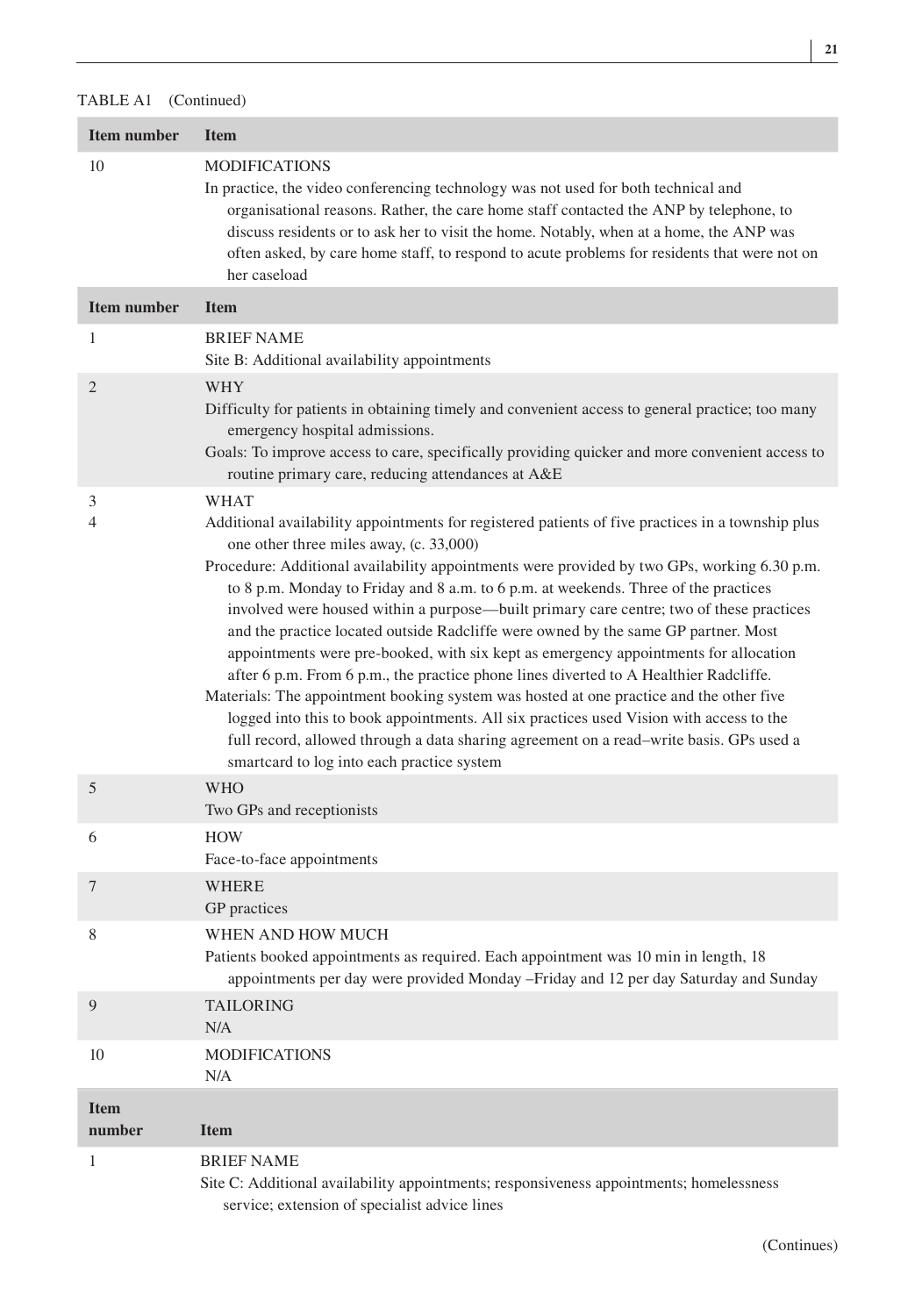**<sup>22</sup> <sup>|</sup>**

| <b>Item</b><br>number | <b>Item</b>                                                                                                                                                                                                                                                                                                                                                                                                                                                                                                                                                                                                                                                                                                                                                                                                                                                                                                                                                                                                                                                                                                                                                                                                                                                                                                                            |
|-----------------------|----------------------------------------------------------------------------------------------------------------------------------------------------------------------------------------------------------------------------------------------------------------------------------------------------------------------------------------------------------------------------------------------------------------------------------------------------------------------------------------------------------------------------------------------------------------------------------------------------------------------------------------------------------------------------------------------------------------------------------------------------------------------------------------------------------------------------------------------------------------------------------------------------------------------------------------------------------------------------------------------------------------------------------------------------------------------------------------------------------------------------------------------------------------------------------------------------------------------------------------------------------------------------------------------------------------------------------------|
| 2                     | <b>WHY</b><br>Some patients being unable to access timely GP appointments; patients with long-term<br>conditions not having timely access to a healthcare professional; insufficient healthcare<br>provision for homeless people.<br>Goals: To improve access to care, specifically reducing A&E attendances, by providing urgent<br>same day (responsiveness) and additional availability appointments in general practice. To<br>improve specialist primary care services and reduce secondary care planned activity, by<br>shifting specialist service provision from secondary to primary care                                                                                                                                                                                                                                                                                                                                                                                                                                                                                                                                                                                                                                                                                                                                     |
| 3                     | WHAT<br>1. Additional availability appointments (33/35 practices).<br>Procedure: Additional availability appointments were provided at four 'host' practices. The<br>additional availability appointments were provided by 1 GP at each site, between 6 p.m.<br>and 8 p.m. Monday to Friday, and 9 a.m. to 11 a.m. at weekends. The participating practices<br>across the CCG area and A&E at the local acute trust booked appointments at the host<br>practice, which were available on a quota basis, until 1 p.m. and then made available on a<br>first come first served basis.<br>Materials: Practices logged into the host practice's system. All practices ran EMIS, either EMIS<br>web or as streaming practices with access to the full record, allowed through a data sharing<br>agreement, on a read-only basis                                                                                                                                                                                                                                                                                                                                                                                                                                                                                                             |
| $\overline{4}$        | 2. Responsiveness appointments (31/35 practices);<br>Procedure: Practices fitted the responsiveness appointments within the regular working hours<br>of the practice. For example, one practice allocated four telephone triage slots and four<br>appointments to the on—call doctor and two appointments each to all other doctors (the<br>number of doctors in the practice varied).<br>Materials: a macro was put onto each practice system and used to log the outcome of<br>appointment.<br>3. Homelessness service (1 practice);<br>Procedure: provided under a Locally Enhanced Service arrangement, run at a practice with a<br>large local homeless population (often transient). A health questionnaire for patients was<br>completed, to ascertain health needs and then the patient was signposted to various services<br>(clinics for dressings, immunisations, substance misuse services), several of which operated<br>from the same premises as the practice.<br>4. Extension of specialist advice lines;<br>Procedure: The 'specialist advice lines' were a facility for GPs to get advice from hospital<br>consultants. The service was pre-existing and the additional specialities were added as part<br>of the demonstrator.<br>Materials: Advice lines operated through a dedicated email address for GPs to use |
| 5                     | <b>WHO</b><br>The additional availability appointments were provided by 1 GP at each site, supported by<br>two reception staff, Lead organisation was a GP federation; some additional availability<br>appointments were staffed by locum GPs; the A&E department could refer into the<br>additional availability appointments, local voluntary services could refer into the<br>homelessness service. Hospital consultants staffed the advice lines                                                                                                                                                                                                                                                                                                                                                                                                                                                                                                                                                                                                                                                                                                                                                                                                                                                                                   |
| 6                     | <b>HOW</b><br>Appointments took place face to face and via the telephone                                                                                                                                                                                                                                                                                                                                                                                                                                                                                                                                                                                                                                                                                                                                                                                                                                                                                                                                                                                                                                                                                                                                                                                                                                                               |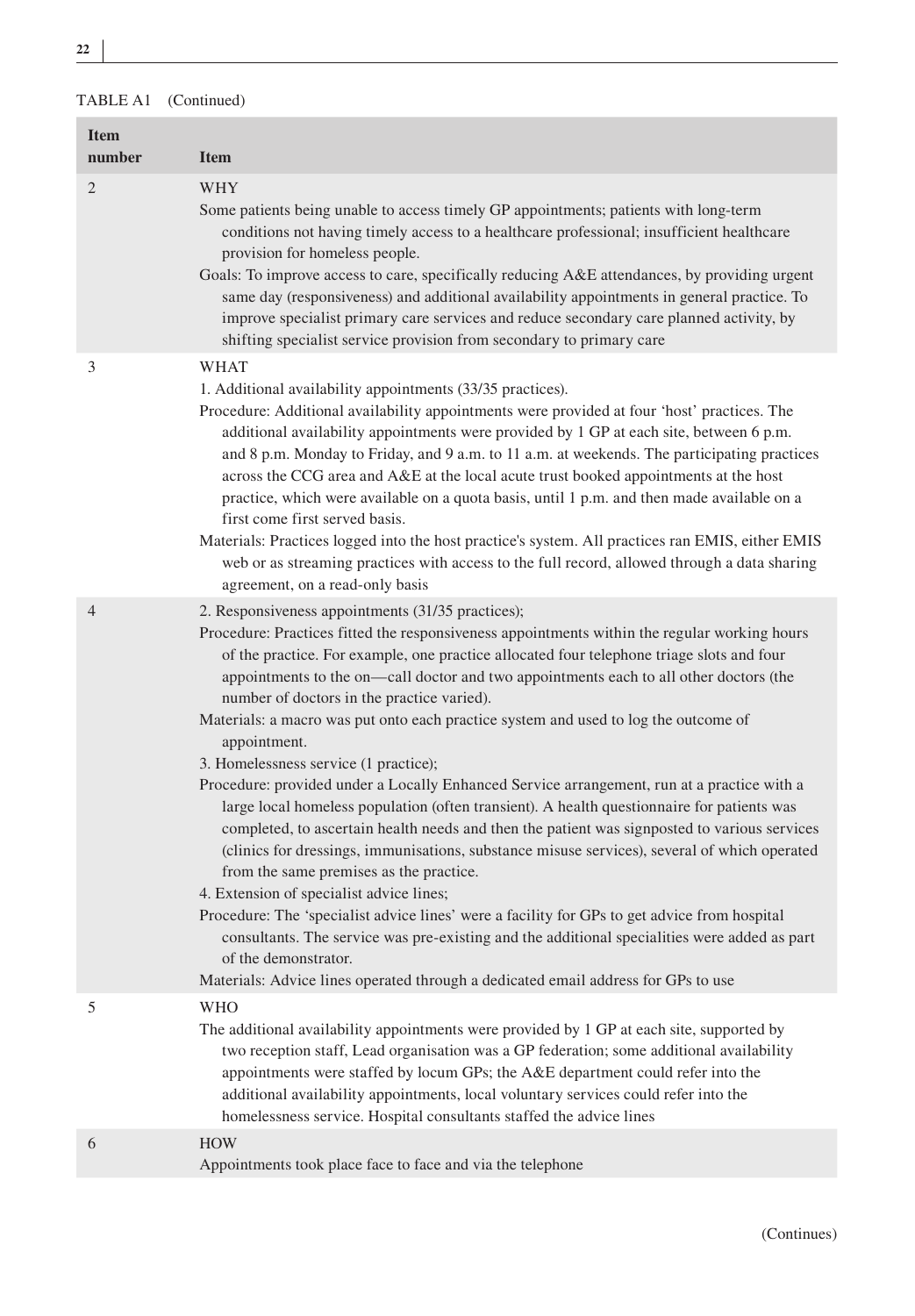| <b>Item</b><br>number | <b>Item</b>                                                                                                                                                                                                                                                                                                                                                                                                                                                                                                                                                                                                                                                                                                                                                                                                                                                                                           |
|-----------------------|-------------------------------------------------------------------------------------------------------------------------------------------------------------------------------------------------------------------------------------------------------------------------------------------------------------------------------------------------------------------------------------------------------------------------------------------------------------------------------------------------------------------------------------------------------------------------------------------------------------------------------------------------------------------------------------------------------------------------------------------------------------------------------------------------------------------------------------------------------------------------------------------------------|
| 7                     | WHERE<br>GP practices                                                                                                                                                                                                                                                                                                                                                                                                                                                                                                                                                                                                                                                                                                                                                                                                                                                                                 |
| 8                     | WHEN AND HOW MUCH<br>Patients booked appointments as required. Each additional availability appointment was 10 min<br>in length, 12 appointments per day were provided Monday–Sunday                                                                                                                                                                                                                                                                                                                                                                                                                                                                                                                                                                                                                                                                                                                  |
| 9                     | <b>TAILORING</b><br>N/A                                                                                                                                                                                                                                                                                                                                                                                                                                                                                                                                                                                                                                                                                                                                                                                                                                                                               |
| 10                    | <b>MODIFICATIONS</b><br>Some changes to the original timings and booking arrangements were made. The weekday<br>additional availability appointments were originally offered entirely on a quota basis and<br>the weekend appointments continued until 12 p.m. It appeared some GPs ended up seeing<br>the patient again in normal surgery hours after the additional availability appointment,<br>because they were unsure about what had happened at the appointment. Some practices did<br>not participate in providing the responsiveness appointments; Reasons for non-participation<br>included a lack of capacity in the practice for responsiveness, concerns around IG for one<br>practice and proximity, and being situated on the CCG geographical border                                                                                                                                  |
| <b>Item number</b>    | <b>Item</b>                                                                                                                                                                                                                                                                                                                                                                                                                                                                                                                                                                                                                                                                                                                                                                                                                                                                                           |
| 1                     | <b>BRIEF NAME</b><br>Site D: Additional availability appointments; GP-led care planning; multi-skilled care worker<br>led care planning; hospital navigator service                                                                                                                                                                                                                                                                                                                                                                                                                                                                                                                                                                                                                                                                                                                                   |
| 2                     | WHY<br>Too much demand on general practice; 'inappropriate' use of A&E for problems that could be<br>handled in general practice; A&E used by frail elderly that resulted in avoidable admissions;<br>increase in A&E attendances from 1 p.m. onwards (when practices are open).<br>Goals: To develop integrated care in line with the CCG strategy. To improve access to care,<br>specifically access to general practice, reduced A&E attendances and hospital admissions.<br>To improve care of the frail elderly through care planning. To develop the IT infrastructure,<br>specifically to allow hub clinicians to access patients' records, allow practices and patients<br>to book appointments at the hub (a GP practice), and let practices know when their patients<br>are in hospital                                                                                                     |
| 3                     | WHAT<br>1. Additional availability appointments for patients registered with GPs in one locality.<br>Procedure: A hub was set up to provide additional GP and nurse appointments, with three<br>nurse clinics and three GP sessions each day. GPs provided additional appointments 4 p.m.<br>to 9 p.m. on weekdays and 10 a.m. to 8 p.m. at weekends. Practices ran the appointment<br>bookings until 6 p.m., after which time patients could phone and book directly. The acute<br>trust provided a late-night path laboratory collection.<br>Materials: Four practices used EMIS, two used Vision. Host practice accessed summary care<br>record on Adastra* on a read-only basis.<br>2. Care planning<br>Procedure: GPs produced care plans for their frailest elderly patients. The multi-skilled care<br>worker visited patients aged 85 and over at home to identify and assess their needs and |

produce a care plan

 **| <sup>23</sup>**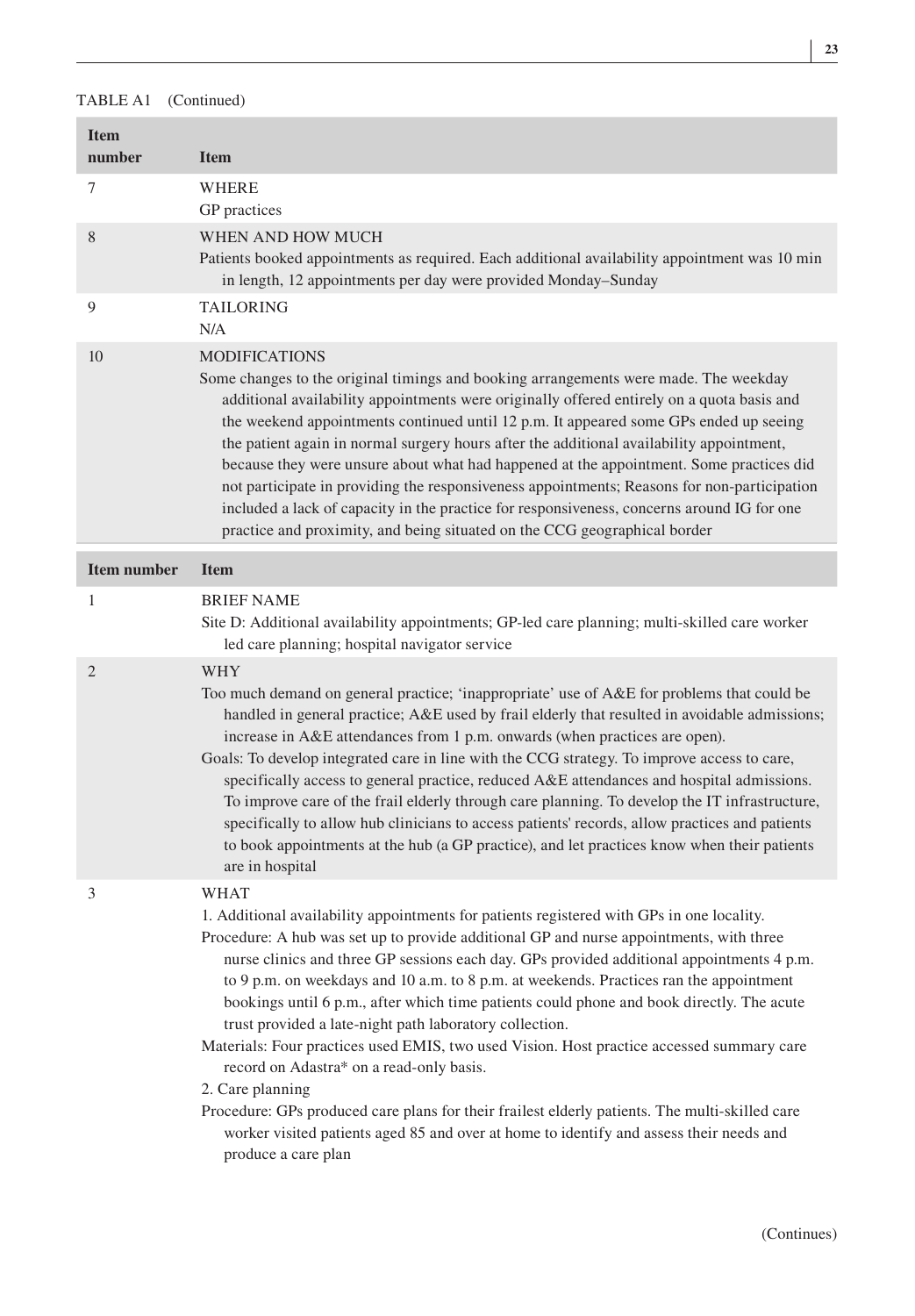| <b>Item number</b> | <b>Item</b>                                                                                                                                                                                                                                                                                                                                                                                                                                                                                                                                                                                                                                                                                                                                                                                                                         |
|--------------------|-------------------------------------------------------------------------------------------------------------------------------------------------------------------------------------------------------------------------------------------------------------------------------------------------------------------------------------------------------------------------------------------------------------------------------------------------------------------------------------------------------------------------------------------------------------------------------------------------------------------------------------------------------------------------------------------------------------------------------------------------------------------------------------------------------------------------------------|
| $\overline{4}$     | 3. Navigator service<br>Procedure: The navigator kept track of presentations to one local A&E department, focussing<br>particularly on those aged 65 and over, so tended to see patients with confusion, falls and<br>long-term conditions, particularly multiple sclerosis and chronic obstructive pulmonary<br>disease. She assessed each patient (each patient was also assessed by the medical team<br>and had tests done as appropriate). Where patients were medically fit and did not need to<br>be admitted, the navigator took responsibility for ensuring that the relevant support was<br>in place, either in the form of a placement, if they were not safe to return home, or home<br>support services (e.g. from team providing crisis response)                                                                      |
| 5                  | <b>WHO</b><br>The project lead was a GP. Local out of hours provider (supplied GPs and receptionists for<br>additional availability appointments); the navigator was an occupational therapist based at a<br>local general hospital, the multi-skilled care worker was based at a foundation trust                                                                                                                                                                                                                                                                                                                                                                                                                                                                                                                                  |
| 6                  | <b>HOW</b><br>See 'procedure' for a description of how each component operated                                                                                                                                                                                                                                                                                                                                                                                                                                                                                                                                                                                                                                                                                                                                                      |
| 7                  | WHERE<br>Additional availability appointments took place in person, at GP practices, care planning took<br>places in GP practices and at patients' homes, the navigator service operated in hospital                                                                                                                                                                                                                                                                                                                                                                                                                                                                                                                                                                                                                                |
| 8                  | WHEN AND HOW MUCH<br>Patients booked appointments as required. Each additional availability appointment was 15 min<br>in length, 28 appointments per day were provided Monday-Friday, 51 on Saturday and 24<br>on Sunday                                                                                                                                                                                                                                                                                                                                                                                                                                                                                                                                                                                                            |
| 9                  | <b>TAILORING</b><br>Care plans were prepared for individual patients. The navigator service arranged tailored care<br>packages for patients                                                                                                                                                                                                                                                                                                                                                                                                                                                                                                                                                                                                                                                                                         |
| 10                 | <b>MODIFICATIONS</b><br>The additional availability GP appointments were typically booked, but the nursing ones were<br>less popular and were replaced with GP appointments after six weeks. Issues arose as<br>practices which had been allocated appointments were unwilling to give up their allocated<br>slots to other practices which had filled theirs                                                                                                                                                                                                                                                                                                                                                                                                                                                                       |
| <b>Item number</b> | <b>Item</b>                                                                                                                                                                                                                                                                                                                                                                                                                                                                                                                                                                                                                                                                                                                                                                                                                         |
| 1                  | <b>BRIEF NAME</b><br>Site E: Additional availability appointments; mental health crisis clinics                                                                                                                                                                                                                                                                                                                                                                                                                                                                                                                                                                                                                                                                                                                                     |
| $\overline{2}$     | WHY<br>Too much demand on general practice; lack of an accessible mental health service locally.<br>Goals: To improve access to care, specifically providing quicker and more convenient access to<br>routine primary care, reducing attendances at A&E and increasing access to mental health<br>services, by extending access to routine primary care and providing additional mental<br>health services in the community.<br>To make better use of local resources and support the local population to do this, specifically<br>to reduce attendances at A&E, reduce hospital admissions and facilitate quicker discharge<br>from hospital, by providing signposting and education to local services in the community,<br>improving patient pathways and supporting collaboration between professionals in different<br>agencies |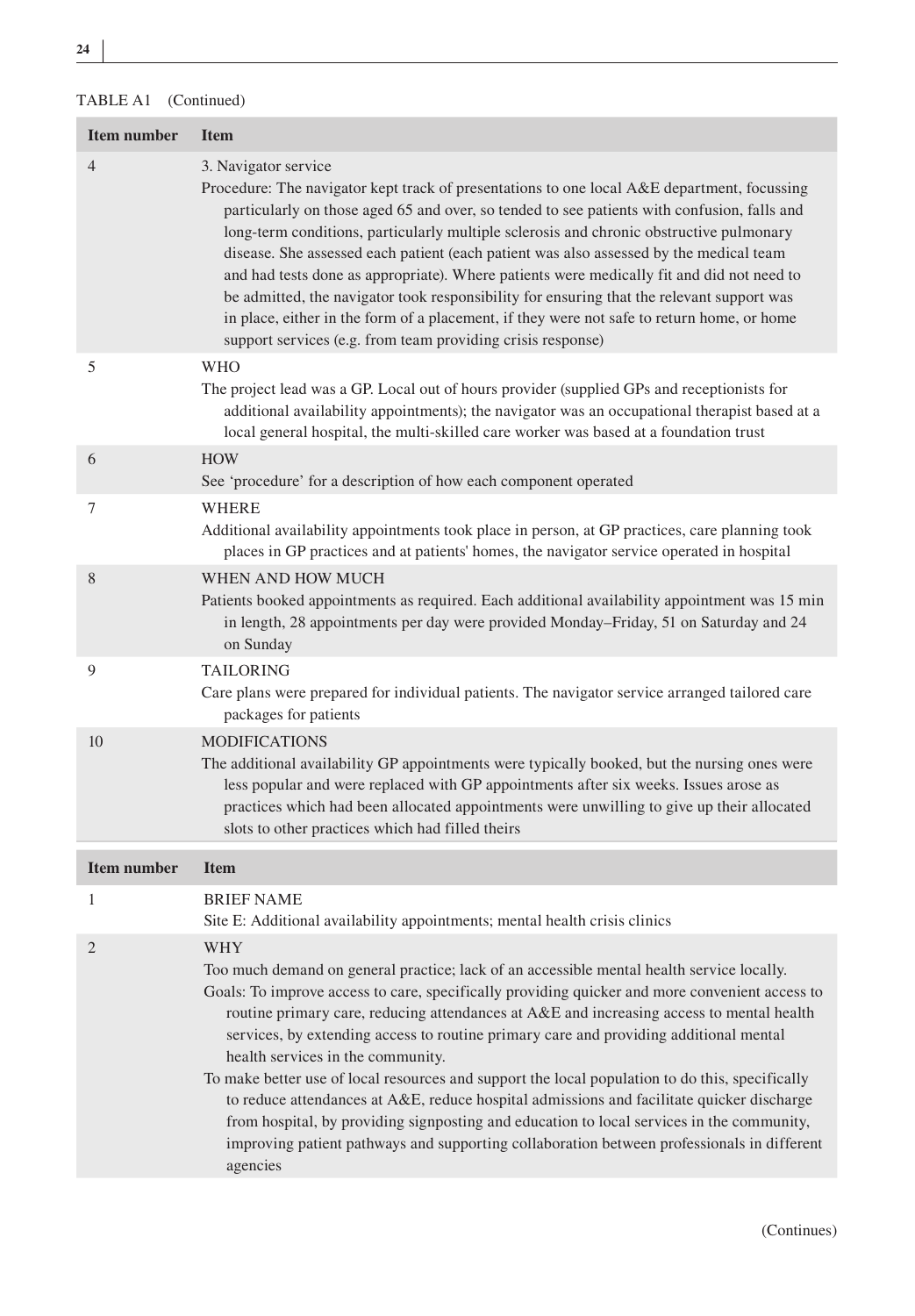| <b>Item number</b> | <b>Item</b>                                                                                                                                                                                                                                                                                                                                                                                                                                                                                                                                                                                                                                                                                                                                                                                                                                             |
|--------------------|---------------------------------------------------------------------------------------------------------------------------------------------------------------------------------------------------------------------------------------------------------------------------------------------------------------------------------------------------------------------------------------------------------------------------------------------------------------------------------------------------------------------------------------------------------------------------------------------------------------------------------------------------------------------------------------------------------------------------------------------------------------------------------------------------------------------------------------------------------|
| 3                  | WHAT<br>1. Additional availability appointments for patients registered with GPs in one locality.<br>Procedure: The general practice additional availability appointments ran from the lead practice.<br>A purposely developed Care Diary was used by GPs, the local out of hours provider and<br>A&E staff to book patients into the additional availability appointments. Patients were<br>triaged at A&E and, if the ailment could be managed in the community, they could be<br>booked into a GP or nurse appointment by staff at A&E using the Care Diary.<br>Materials: six practices used EMIS, two used Vision. EMIS practices were able to share records<br>on a read-only basis, Vision practices were not able to access records. Since December 2014<br>all practices have been EMIS web allowing all to share records on a read-only basis |
| $\overline{4}$     | 2. Mental health crisis clinics for patients registered with GPs in one locality.<br>Procedure: The clinics were organised by a trained counsellor, who co-ordinated the service and<br>provided appointments, plus other counsellors (and trainees) who also worked at another local<br>general practice. Appointments were provided between 6.30 p.m. and 9.30 p.m., Monday to<br>Friday                                                                                                                                                                                                                                                                                                                                                                                                                                                              |
| 5                  | <b>WHO</b><br>The project lead was a GP. The additional availability appointments were provided to registered<br>patients, at the lead practice, by GPs, supported by receptionists, all supplied by the local Out<br>of Hours provider. The mental health appointments were provided by trained counsellors and<br>counselling students. The demonstrator appointed a dedicated project manager partway through.<br>CSU and EMIS also contributed to the project                                                                                                                                                                                                                                                                                                                                                                                       |
| 6                  | <b>HOW</b>                                                                                                                                                                                                                                                                                                                                                                                                                                                                                                                                                                                                                                                                                                                                                                                                                                              |
| 7                  | See 'procedure' for a description of how each component operated<br><b>WHERE</b><br>In person, at GP practices                                                                                                                                                                                                                                                                                                                                                                                                                                                                                                                                                                                                                                                                                                                                          |
| 8                  | WHEN AND HOW MUCH<br>Patients booked appointments as required. The additional availability appointments were each 10 min<br>in length and 18 appointments were provided per day, Monday-Sunday. The mental health<br>appointments were each one hour in length and three per day were provided, Monday-Friday                                                                                                                                                                                                                                                                                                                                                                                                                                                                                                                                           |
| 9                  | <b>TAILORING</b>                                                                                                                                                                                                                                                                                                                                                                                                                                                                                                                                                                                                                                                                                                                                                                                                                                        |
| 10                 | <b>MODIFICATIONS</b><br>The additional availability GP appointments were typically booked, but the nursing ones were less<br>popular. Issues arose as practices which had been allocated appointments were unwilling to give<br>up their allocated slots to other practices which had filled theirs. Some local GP practices did not<br>refer patients to the mental health appointments, the lead GP was aware of this but the reasons<br>for non-engagement are not known                                                                                                                                                                                                                                                                                                                                                                             |
| <b>Item number</b> | <b>Item</b>                                                                                                                                                                                                                                                                                                                                                                                                                                                                                                                                                                                                                                                                                                                                                                                                                                             |
| 1                  | <b>BRIEF NAME</b><br>Site F: Rapid response step-up service; complex care service; enhanced end of life service;<br>carer needs assessment service; mental health liaison, care homes; end of life training, care<br>homes and locality                                                                                                                                                                                                                                                                                                                                                                                                                                                                                                                                                                                                                 |
| $\overline{2}$     | WHY<br>Too many non-elective hospital admissions; too many patients dying in hospital; district nurses<br>were under pressure and did not have enough time to provide the right end of life care and<br>support to patients and carers.<br>Goals: To proactively identify and manage people with complex needs via a core integrated<br>team that can draw on specialist support when necessary. To support people with heart<br>failure by extending telehealth services. Support for people to be maintained in their own<br>home or care home where this is their preferred place prior to and including death. A<br>reduction in unplanned, avoidable non-elective activity prior to and including death                                                                                                                                            |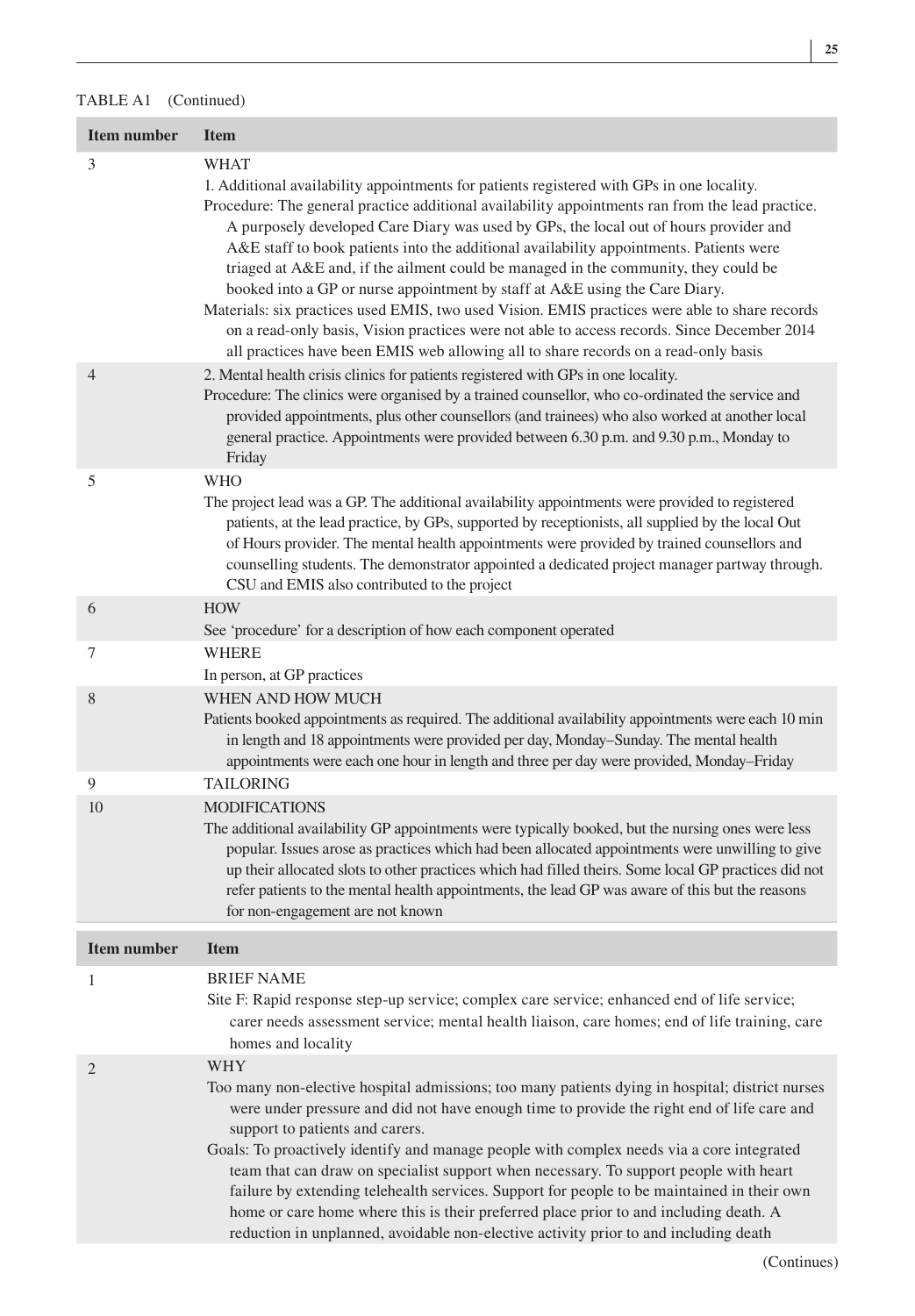| Item number | <b>Item</b>                                                                                                                                                                                                                                                                                                                                                                                                                                                                                                                                                                                                                                                                                                                                                                                                                                                                                                                                                                                                                                                                                                                                                                                                                                                                                                                                                                                                                                                                                                                                                                                                                                                                                                                                                                                                                                                                                                                                                                                                                                                                                                                                                                                                                                                                                                                                                                                                                                                                                                                                                                                                                                                                                                                                                                                                                                                                                                                                                                                                                                                                                                                                   |
|-------------|-----------------------------------------------------------------------------------------------------------------------------------------------------------------------------------------------------------------------------------------------------------------------------------------------------------------------------------------------------------------------------------------------------------------------------------------------------------------------------------------------------------------------------------------------------------------------------------------------------------------------------------------------------------------------------------------------------------------------------------------------------------------------------------------------------------------------------------------------------------------------------------------------------------------------------------------------------------------------------------------------------------------------------------------------------------------------------------------------------------------------------------------------------------------------------------------------------------------------------------------------------------------------------------------------------------------------------------------------------------------------------------------------------------------------------------------------------------------------------------------------------------------------------------------------------------------------------------------------------------------------------------------------------------------------------------------------------------------------------------------------------------------------------------------------------------------------------------------------------------------------------------------------------------------------------------------------------------------------------------------------------------------------------------------------------------------------------------------------------------------------------------------------------------------------------------------------------------------------------------------------------------------------------------------------------------------------------------------------------------------------------------------------------------------------------------------------------------------------------------------------------------------------------------------------------------------------------------------------------------------------------------------------------------------------------------------------------------------------------------------------------------------------------------------------------------------------------------------------------------------------------------------------------------------------------------------------------------------------------------------------------------------------------------------------------------------------------------------------------------------------------------------------|
| 3           | WHAT<br>Overall: The demonstrator was part of the restructuring across health and social care, through<br>the development of an 'integrated hub' in each CCG locality. The demonstrator took place<br>in one locality, where the first hub had been established. The hub premises accommodated<br>social workers and third sector staff. Stockport had shared patient information via the<br>Stockport Health record which enabled GPs, secondary care and Out of Hours services to<br>access each other's systems. An extension of the Stockport Health Record, to include health<br>and social care data and integrated care plans, was planned to support the implementation<br>of the Stockport One Integrated Care Team and was further developed within the<br>demonstrator community demonstrator to ensure that the whole range of services within<br>the hub had appropriate access to information. In terms of specific systems operating<br>locally, social care used CareFirst, district nurses used DominiC, the REaCH service used<br>Staffplan, and domiciliary workers users used CM2000 (to log each visit)                                                                                                                                                                                                                                                                                                                                                                                                                                                                                                                                                                                                                                                                                                                                                                                                                                                                                                                                                                                                                                                                                                                                                                                                                                                                                                                                                                                                                                                                                                                                                                                                                                                                                                                                                                                                                                                                                                                                                                                                                  |
| 4           | 1. Rapid response step-up service provided to people aged 18 and over.<br>Procedure: GPs referred into the service via a dedicated number at a contact centre when<br>they felt a patient did not need to go to hospital, but needed support putting rapidly in<br>place. Once the GP had made the referral, the patient received a response within 2 h from<br>a team comprising a district nurse and a social worker. The patient could be maintained<br>in their own home or go into a step-up bed. This service ran from 9 a.m. to 5 p.m. and the<br>intermediate care service provided an Out of Hours service.<br>Materials: six practices used EMIS, two used Vision. EMIS practices were able to share<br>records on a read-only basis, Vision practices were not able to access records. Since<br>December 2014 all practices have been EMIS web allowing all to share records on a read-<br>only basis.<br>2. Complex care service<br>Procedure: the population was risk stratified. Multidisciplinary teams (MDTs), involving<br>a GP and a practice nurse, worked to agree an integrated pathway and model of care<br>for individual patients. The work undertaken followed the same basis as the GP care<br>plans which had already been developed, but allowed other healthcare professionals to<br>contribute to these. The task of coordinating the care plan was undertaken by various<br>professionals (GPs, district nurses, social workers) and also voluntary sector workers. The<br>multidisciplinary group (MDG) was a wider network of professionals which operated at a<br>more strategic level, looking across the locality and identifying, for example, high rates of<br>chronic obstructive pulmonary disease and considering what action should be taken, rather<br>than necessarily focussing only on patients within the high-risk stratification.<br>Materials: the People at Risk of Readmission tool was used for risk stratification<br>3. End of life care service<br>Procedure: The end of life care service was newly designed service that focussed on<br>integrating health and social care. This is a jointly delivered service between district<br>nursing (health) and assistant practitioners (social care) in the community. The service<br>delivers end of life care to people in the last weeks and days of life undertaking joint<br>assessments, care planning and visiting the person in their home to deliver interventions<br>that meet the needs of the patient and their carers or family.<br>The health and well-being service was planned as an extension of the existing service, into a<br>different area. The end of life training consisted of delivering a module to care home staff.<br>The dementia-focussed training consisted of several one-hour training sessions delivered to<br>care home staff.<br>Materials: End of life training based on the Six Steps programme and providing follow-up<br>telephone support.<br>4. The mental health liaison in-reach service involved working with three care homes to<br>provide advice and support, particularly care planning |